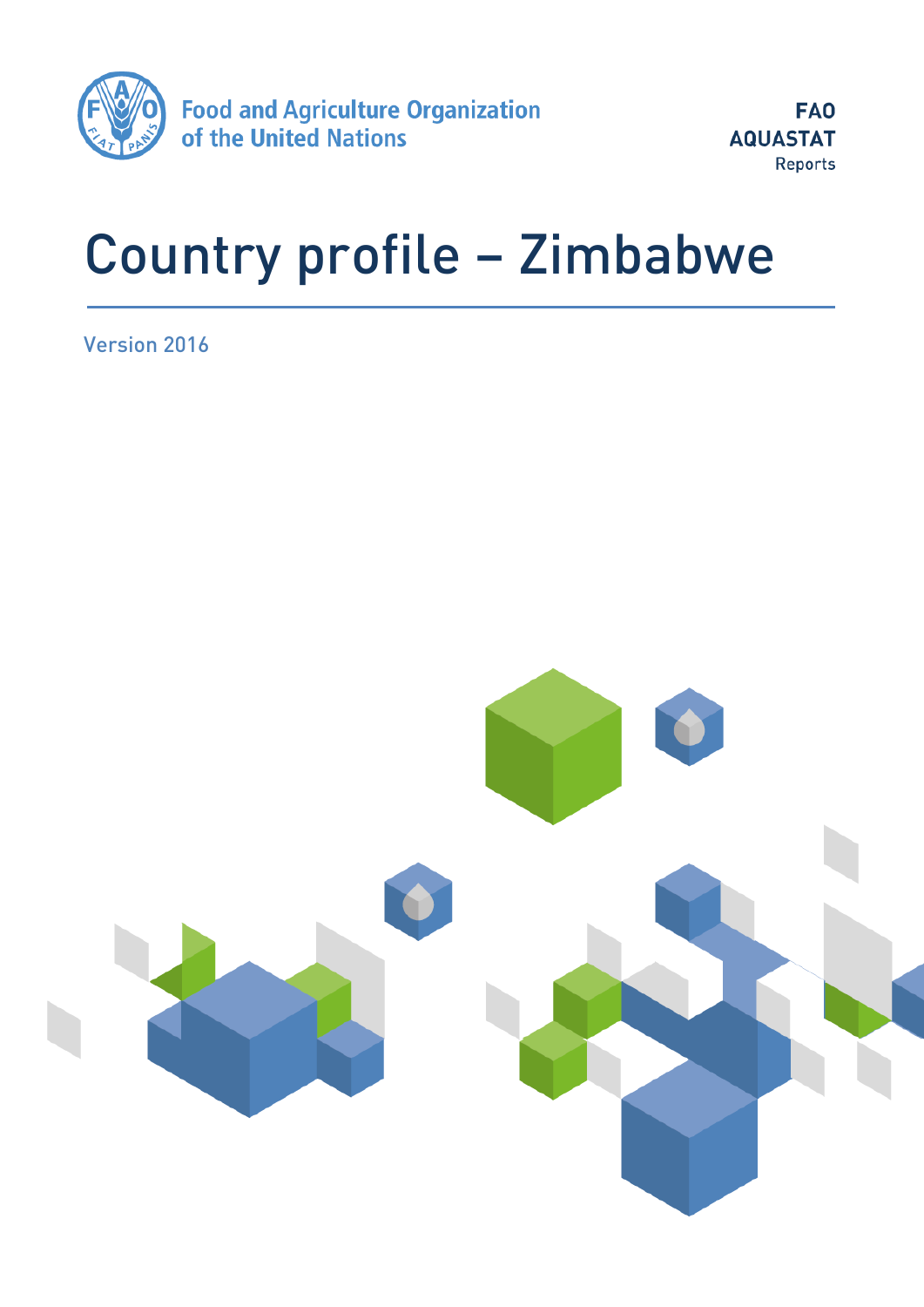Recommended citation: FAO. 2016. AQUASTAT Country Profile – Zimbabwe. Food and Agriculture Organization of the United Nations (FAO). Rome, Italy

The designations employed and the presentation of material in this information product do not imply the expression of any opinion whatsoever on the part of the Food and Agriculture Organization of the United Nations (FAO) concerning the legal or development status of any country, territory, city or area or of its authorities, or concerning the delimitation of its frontiers or boundaries. The mention of specific companies or products of manufacturers, whether or not these have been patented, does not imply that these have been endorsed or recommended by FAO in preference to others of a similar nature that are not mentioned.

The views expressed in this information product are those of the author(s) and do not necessarily reflect the views or policies of FAO.

FAO encourages the use, reproduction and dissemination of material in this information product. Except where otherwise indicated, material may be copied, downloaded and printed for private study, research and teaching purposes, or for use in non-commercial products or services, provided that appropriate acknowledgement of FAO as the source and copyright holder is given and that FAO's endorsement of users' views, products or services is not implied in any way.

All requests for translation and adaptation rights, and for resale and other commercial use rights should be made via www.fao.org/contact-us/licencerequest or addressed t[o copyright@fao.org.](mailto:copyright@fao.org)

FAO information products are available on the FAO website (www.fao.org/ publications) and can be purchased throug[h publications-sales@fao.org.](mailto:publications-sales@fao.org)

© FAO 2016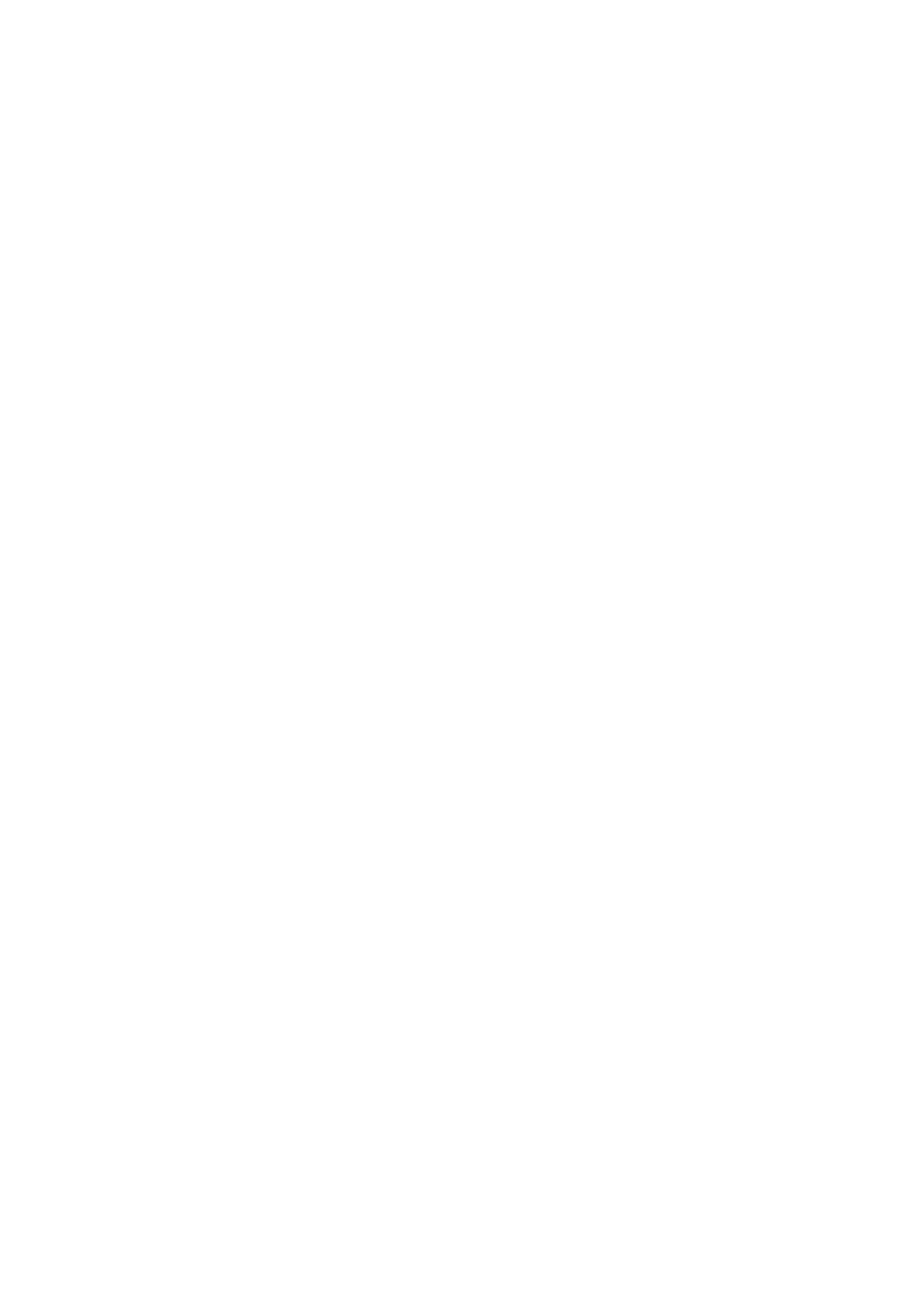

# **Zimbabwe**

#### **GEOGRAPHY, CLIMATE AND POPULATION**

#### **Geography**

Zimbabwe is a landlocked country, located in southern Africa with a total area of 390 760 km<sup>2</sup>. The country is bordered by Zambia in the north, Mozambique in the east, South Africa in the south, and Botswana and Namibia in the west. Four major relief regions are generally recognized on the basis of their elevation: i) the lowveld  $( $600 \text{ m}$  above mean sea level); ii) the middle$  (600-1 200 m); iii) the highveld (1 200-2 000 m); iv) the Eastern Highlands (2 000-2 400 m). The highest point in the country, Mount Nyangani, lies at 2 592m along the eastern border with Mozambique. Zimbabwean soils are predominantly derived from granite, so 70 percent are sandy and light limiting the cropping potential (MENR, 2010). However soils with significant clay content and of excellent agricultural potential are also found in all regions of the country.

The agricultural area is estimated that 16.2 million ha, of which 4.1 million ha is cultivated and 12.1 million ha are permanent pastures (Table 1). The country's forested area declined from over 22 million ha in 1990 to around 15 million in 2012 (FAOSTAT, 2015). In addition savanna woodland interspersed with open grasslands covers much of the country and the *dambos* (seasonally waterlogged low-lying areas) of the central watershed area (MENR, 2010). As a result, Zimbabwe provides habitats for abundant and diverse flora and fauna.

| <b>Basic statistics and population</b>                                     |      |            |                             |
|----------------------------------------------------------------------------|------|------------|-----------------------------|
| <b>Physical areas:</b>                                                     |      |            |                             |
| Area of the country                                                        | 2012 | 39 076 000 | ha                          |
| Agricultural land (permanent meadows and pasture + cultivated land)        | 2012 | 16 200 000 | ha                          |
| As % of the total area of the country<br>$\bullet$                         | 2012 | 41         | $\frac{0}{0}$               |
| Permanent meadows and pasture<br>$\bullet$                                 | 2012 | 12 100 000 | ha                          |
| Cultivated area (arable land + area under permanent crops)<br>$\bullet$    | 2012 | 4 100 000  | ha                          |
| As % of the total area of the country<br>$\overline{\phantom{0}}$          | 2012 | 10         | $\frac{0}{0}$               |
| Arable land (temp. crops + temp. fallow + temp. meadows)<br>$\blacksquare$ | 2012 | 4 000 000  | ha                          |
| Area under permanent crops                                                 | 2012 | 100 000    | ha                          |
| Population:                                                                |      |            |                             |
| Total population                                                           | 2014 | 14 599 000 | inhabitants                 |
| Of which rural                                                             | 2014 | 60         | $\%$                        |
| Population density                                                         | 2014 | 37         | inhabitants/km <sup>2</sup> |
| Economy and development:                                                   |      |            |                             |
| Gross Domestic Product (GDP) (current US\$)                                | 2014 | 13 663     | million US\$/year           |
| Value added in agriculture (% of GDP)<br>$\bullet$                         | 2014 | 14         | %                           |
| GDP per capita<br>$\bullet$                                                | 2014 | 936        | US\$/year                   |
| Human Development Index (highest = 1)                                      | 2013 | $0.492 -$  |                             |
| Gender Inequality Index (equality = 0, inequality = 1)                     | 2013 | $0.516 -$  |                             |
| Access to improved drinking water sources:                                 |      |            |                             |
| Total population                                                           | 2015 | 77         | %                           |
| Urban population                                                           | 2015 | 97         | $\%$                        |
| Rural population                                                           | 2015 | 67         | %                           |

# TABLE 1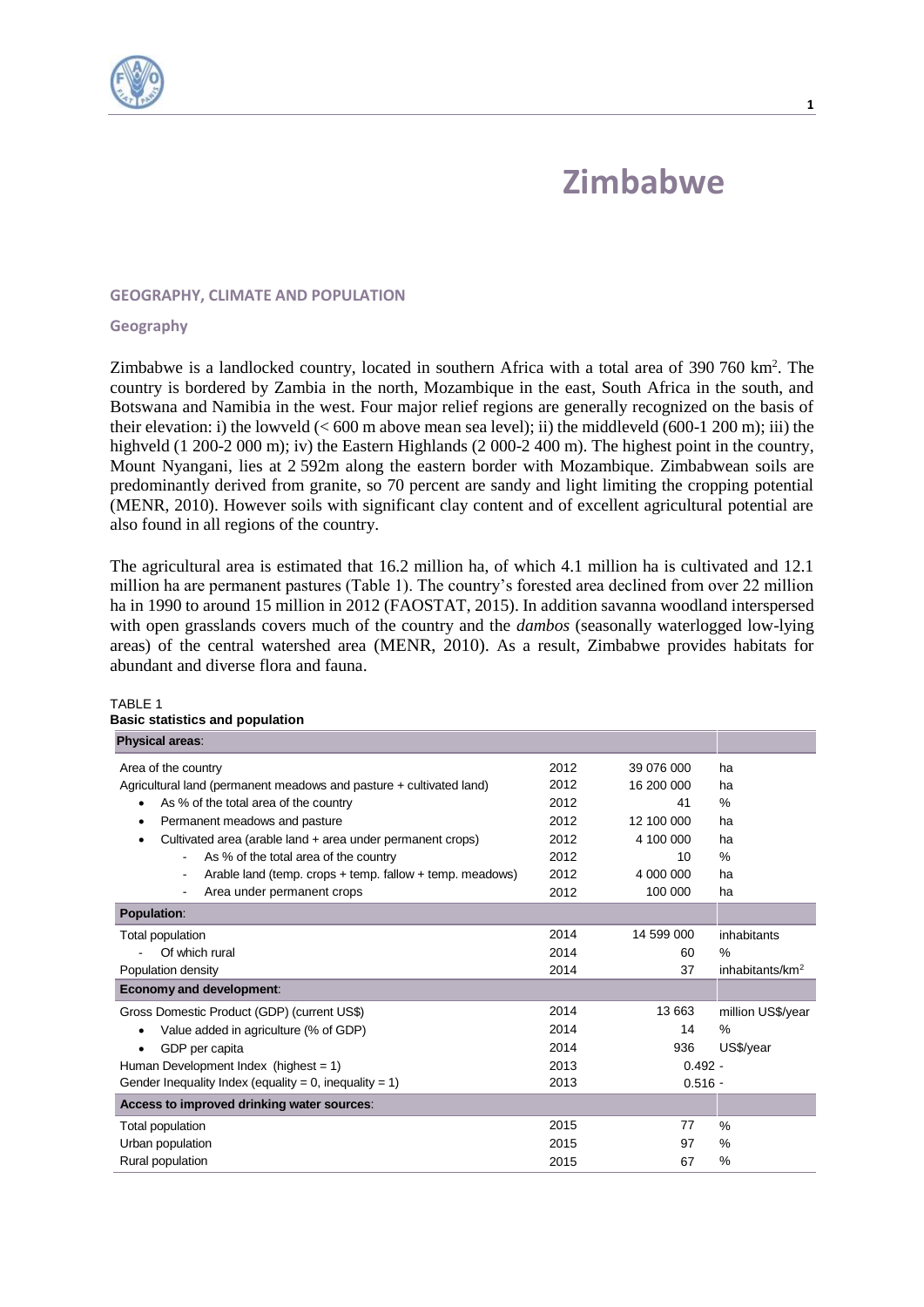

#### FIGURE 1 **Map of Zimbabwe**

#### FAO - AQUASTAT, 2015

#### Disclaimer

The designations employed and the presentation of material in this publication do not imply the expression of any opinion whatsoever on the part of the<br>Food and Agriculture Organization of the United Nations concerning the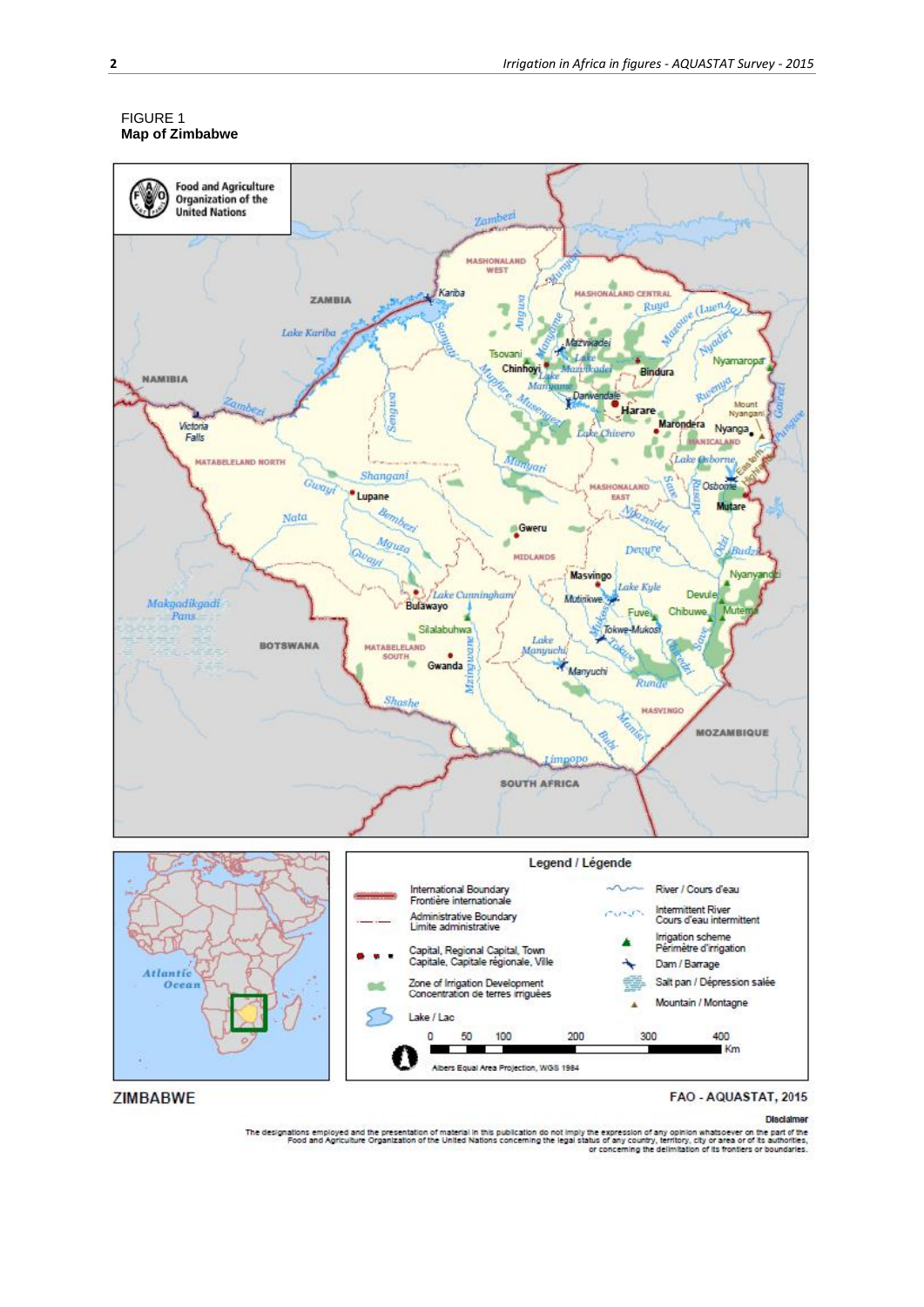#### **Climate**

Climatic conditions in Zimbabwe are largely subtropical with one rainy season from November to March, a cool winter season from April to August and the hottest and driest period from September to mid-November. Average annual rainfall is 657 mm, but ranges from over 1 000 mm in the Eastern Highlands to around 300-450 mm in the lowveld in the south. Rainfall reliability in the country decreases from north to south and also from east to west. Evaporation varies over the country to a much smaller extent than rainfall. Values of net annual pan evaporation range from about 1 400 mm in the Eastern Highlands up to 2 200 mm in the lowveld, generally exceeding precipitations. Erratic rainfall constrains crop farming across at least sixty percent of the country (MENR, 2010).

The country is prone to periodic droughts strongly correlated to El Niño events (warm sea surface temperature in the central and eastern Pacific). In the present millennium the country already experienced devastating droughts in five farming seasons, 2001/02, 2002/03, 2004/05, 2006/07 and 2011/12, directly impacting agriculture (GoZ, 2012).

# **Population**

The total population is estimated at 14.6 million (2014), of which 60 percent is rural (Table 1). The annual population growth rate is 3 percent in 2013 and the average population density is 37 inhabitants/km<sup>2</sup>. Around 80 percent of the population is concentrated in areas where rainfall is unreliable. In 2013, the Human Development Index ranks Zimbabwe 156 among 187 countries and the Gender Inequality Index ranks it 110 among 152 countries for which data are available. Life expectancy is 60 years and the under-five mortality is 89 per 1000 births, both progressing from below 45 years and over 100 per 1000 in the 2000s. With no significant distinction between boys and girls, around 94 percent of the children in 2012 are enrolled in primary education, but only 44 percent for secondary education (WB, 2015). Adult literacy is 84 percent for the 2005-2012 period (UNDP, 2015), with a small gap between female literacy (80 percent) and male literacy (88 percent). Poverty concerns 34 percent of the population, mostly in rural areas (43 percent against 16 percent in urban areas). In 2015, 97 percent of the urban and 67 percent of the rural population were using improved drinking water sources, which is 77 percent of the total population. This represents no improvement since 2002 (JMP, 2015). Also the status of improved sanitation facilities, which were already available for only 40 percent of the population in 2002 (52 percent in urban areas and 32 percent in rural areas), remained the same. Even more, due to poor maintenance, urban water and sanitation systems are deteriorating, resulting in 2008 in a large cholera outbreak (100 000 people affected and 4 000 deaths) (GoZ, 2012).

# **ECONOMY, AGRICULTURE AND FOOD SECURITY**

The economy was not performing well with a GDP declining by 50 percent from 1997 to 2008. However, since 2009 it is increasing again and reached 13 663 millions current US\$ in 2014 thanks to the establishment of a Government of National Unity in February 2009 and the adoption of macroeconomic stabilization policies, including the multi-currency regime.

Prior to 2000, agriculture contributed to over 20 percent of the GDP depending on the years, but declined similarly to the whole economy due to the "Fast Track Land Reform Program" (FTLRP), droughts, high HIV prevalence (15 percent in 2013) and extremely high unemployment (estimated at 60 percent). However, agriculture production is also recovering and contributes to 14 percent of the GDP in 2014. It remains a cornerstone of the Zimbabwean economy and is, together with the mining sector, leading the economic recovery.

Production of major crops contributing to the national food security increased significantly during the 1980s and 1990s, when Zimbabwe was referred to as a "breadbasket of Southern Africa" (MDT 2011). However there has been a major decline in yields and global production of key crops in the period 2000- 2010. Since then, increase in agricultural production, in particular maize, helped address food security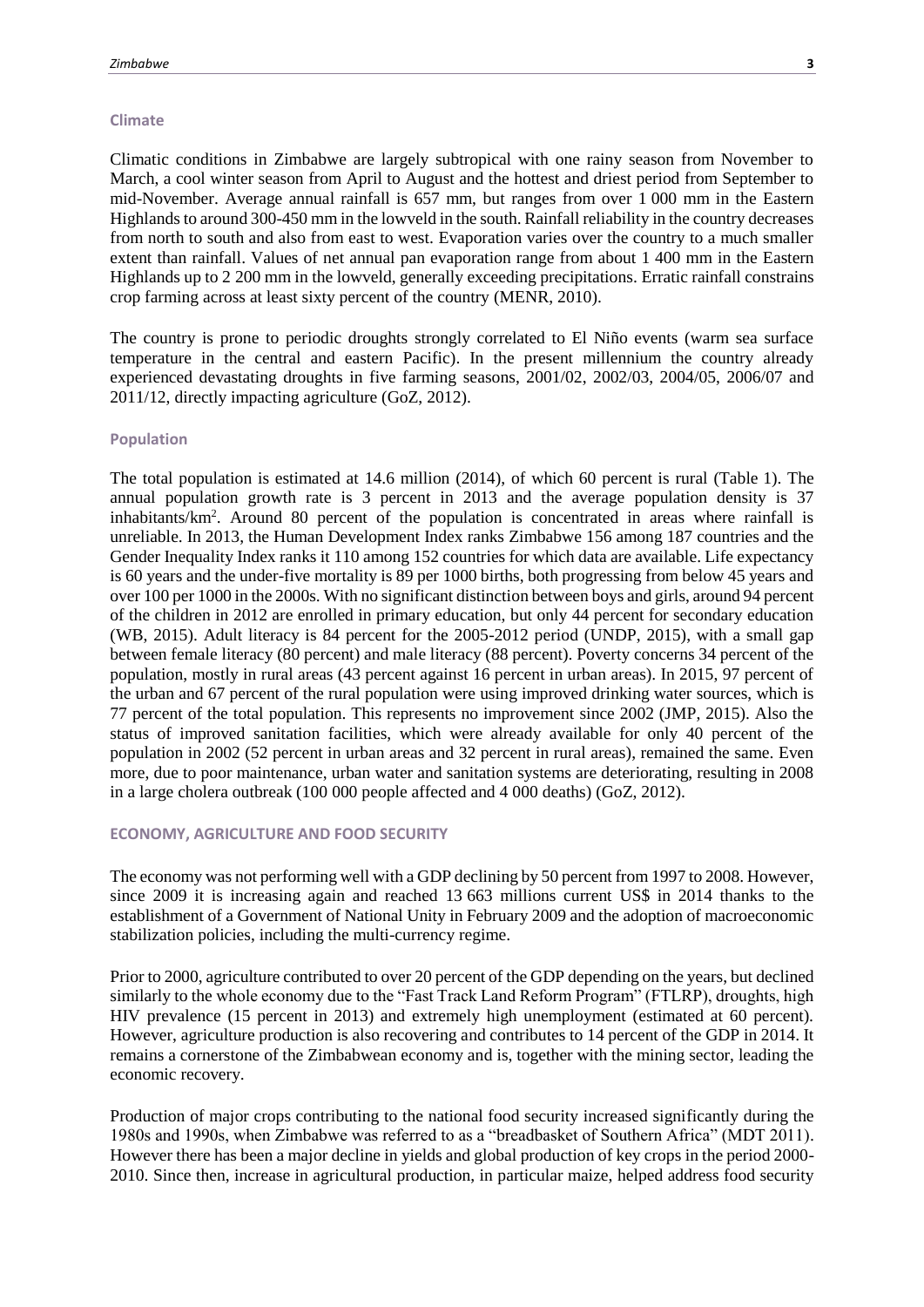and rural poverty, but still 33.5 percent of the population is undernourished in 2015 (FAOSTAT, 2015) and 72 percent of the population lived below the national poverty lines in 2011 (WB, 2015).

Because most of the country receives limited and erratic rainfall, irrigation is a prerequisite for successful crop production in these areas. Access to water through irrigation could both increase agricultural production and stabilize crop yields (AFD, 2012), but it is the main challenge for the sector together with access to the other agricultural inputs (land, fertilizers, pesticides, etc.) (GoZ, 2012).

# **WATER RESOURCES**

Zimbabwe's border to the north with Zambia is the Zambezi river and to the south with South Africa is the Limpopo river, both of which flow into Mozambique. The country is divided into seven river catchments (EMA, 2014): Gwayi, Sanyati, Manyame, Mazowe (or Mazoe), Save (or Sabi), Runde and Mzingwane (Table 2). With the exception of the Save and Runde, which join at the border with Mozambique and then flow as one river to the Indian Ocean, all other main rivers drain into either the Zambezi or Limpopo. However, while the Gwayi river drains into the Zambezi river, the Nata (or Amanzamnyama) river, which is considered to be part of the Gwayi water catchment, drains into the Makgadikgadi Pans in Botswana, which in reality are not part of the Zambezi river basin, but of the South Interior basin. The Zambezi is particularly important to the country as it produces most of its electricity.

# TABLE 2

# **Water catchments**

| <b>Water Catchments</b> | <b>Major sub-basins</b>                                                   | <b>Drainage</b>              |
|-------------------------|---------------------------------------------------------------------------|------------------------------|
| Gwayi                   | Shangani, Bembezi, Mguza, Upper Gwayi and Nata                            | Zambezi                      |
| Sanyati                 | Zivagwe, Munyati, Muzvezve, and Mupfure                                   | Lake Kariba                  |
| Manyame                 | Angwa, and Musengezi                                                      | Zambezi and Lake Kariba      |
| Mazowe                  | Nyadiri, Ruya, Rwenya, Nyangombe and Gairezi                              | Zambezi                      |
| Save                    | Devure, Nyazvidzi, Upper Save, Macheke, Rusape, Odzi,<br>Pungwe and Budzi | Indian Ocean (in Mozambique) |
| Runde                   | Tokwe, Mutirikwi, and Chiredzi                                            | Save                         |
| Mzingwane               | Shashe, Bubi, and Mwenzi                                                  | Limpopo                      |

Zimbabwe has limited groundwater resources, mainly because the greater part of the country consists of ancient igneous rock formations where groundwater potential is low. Four aquifer systems are an exception with relatively high potential:

- The Lomagundi dolomite aquifer, lying northwest of Chinhoyi, about 120 km northwest of Harare;
- The forest sandstone formation in the Nyamandhlovu area, close to Bulawayo; the formation is part of the Karoo aquifers shared between Botswana, Namibia, South Africa, Zambia and Zimbabwe;
- The Kalahari sands which are widespread in the southwestern part of the country and where exploitable groundwater resources are related to the thickness of the sands;
- Alluvial deposits which mainly occur in the Save valley where they form a local aquifer, along the Zambezi, Manyame (Mushumbi pools area) and Musengezi rivers (Muzarabani areas).

As a result of these scarce groundwater resources, the country relies mainly on surface water resources. Internal renewable surface water resources are estimated at  $11,260$  million m<sup>3</sup>/year and renewable groundwater resources at around 6 000 million m<sup>3</sup>/year. About 5 000 million m<sup>3</sup>/year is considered to be overlap between surface water and groundwater, thus total internal renewable water resources  $(IRWR)$  are 12 260 million m<sup>3</sup>/year (Table 3). Total flow in border rivers amounts to 39 900 million m³/year, corresponding to both the Zambezi from Zambia and Limpopo from Botswana, but their accounted inflow is limited to 7 740 million m<sup>3</sup>/year. Total renewable water resources are thus 20 000 million m<sup>3</sup>/year, or 1 413 m<sup>3</sup>/year per capita in 2014. This per capita value is projected to fall under the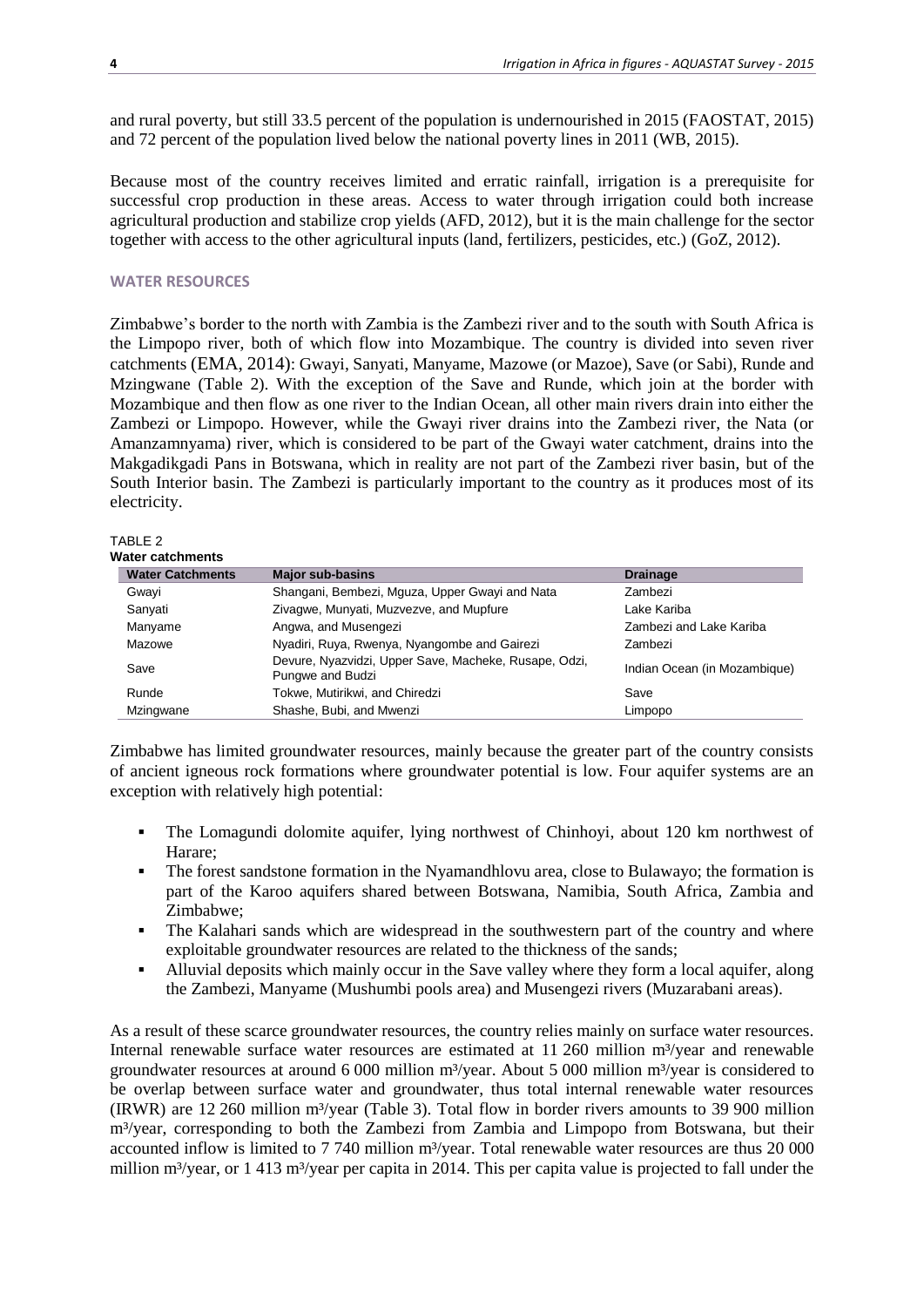absolute water scarcity threshold of 500  $m^3$ /year by 2030, due to population increase. Surface water leaving the country is estimated at 14 140 million m<sup>3</sup>/year, of which 14 100 million m<sup>3</sup>/year through the Mazowe river to Mozambique and 40 million m<sup>3</sup>/year through the Nata river to Botswana.

#### TABLE 3 **Water resources**

| ,,,,,,,,,,,,,,,,,                                      |      |         |                     |
|--------------------------------------------------------|------|---------|---------------------|
| Renewable freshwater resources:                        |      |         |                     |
| Precipitation (long-term average)                      |      | 657     | mm/year             |
|                                                        |      | 256 700 | million $m^3$ /year |
| Internal renewable water resources (Long-term average) |      | 12 260  | million $m^3$ /year |
| Total renewable water resources                        |      | 20 000  | million $m^3$ /year |
| Dependency ratio                                       |      | 39      | %                   |
| Total renewable water resources per inhabitant         | 2014 | 1413    | $m^3$ /year         |
| Total dam capacity                                     | 2015 | 99 930  | million $m3$        |

There are no natural lakes in Zimbabwe but numerous reservoirs thanks to the 2 200 dams, including 260 large ones (WB, 2014). Only 850 of them were constructed by the government, and their permits are owned by the Zimbabwe National Water Authority (ZINWA). The private dams are mostly small ones (AfDB, 2011). The total capacity of dams is estimated at 99 930 million  $m<sup>3</sup>$ , which includes half of the total reservoir capacity of 188 000 million m<sup>3</sup> of the Kariba dam, shared with Zambia. The Kariba dam, completed in 1959 at the former Kariwa (Kariba) Gorge on the Zambezi river and owned by the Zambezi River Authority (ZRA), is the largest dam worldwide in terms of reservoir capacity. A rehabilitation project of the Kariba dam was approved in 2014. Other major dams in the country include Mutirikwi (or Kyle), Chivero, Manyame (or Darwendale/Robertson), Mazvikadei, Osborne and Manyuchi dams. Dams under construction such as the Tokwe-Mukosi (1 800 million m<sup>3</sup>) completed at 80 percent in 2015 and the Kondo dams  $(1\ 230\ \text{million}\ \text{m}^3)$  will improve water supplies in the Save-Limpopo region, where water for irrigation was previously imported from Lake Mutirikwi in the Central region (MENR, 2010). However, siltation considerably reduces the total dam capacity: by 2003, it was reduced by 29 million m<sup>3</sup> and a large number of medium- and small-sized dams face operational difficulties because of sedimentation. Nonetheless, the ratio of water used compared to the water stored in dams is low (AfDB, 2011).

Some water transfers also take place and the Matabeleland Zambezi Water Project, also called the Bulawayo-Zambezi Water Supply Scheme, will bring water from the Zambezi river to Bulawayo. Its first phase is the Gwayi Shangani dam, commenced in 2004 but stopped in 2007 due to funding problems (SADC, 2012).

Surface water also takes the form of wetlands (IUCN, 1994):

- Floodplains: Mid-Zambezi Valley in Mana Pools area, and around the Save-Runde confluence
- Riverine wetlands: along the Save-Runde, Manyame, Gwayi-Shangani, Mazowe and Sanyati rivers
- *Dambos* or palustrine wetlands: covered 1.28 million ha in 1990s
- Pans: not widespread, in Hwange and Gonarezhou National Parks
- Swamps: limited to Tsamtsa, Kwaluzi and Binga swamps

Seven wetlands are Ramsar sites since 2013: Cleveland Dam, Chinhoyi Caves, Driefontein Grasslands, Lake Chivero and Manyame, Mana Pools, Monavale Wetland and Victoria Falls National Park, covering around 275 000 ha in total.

# **INTERNATIONAL WATER ISSUES**

Zimbabwe shares six major river basins with neighbouring countries: Zambezi, Limpopo, Nata, Save, Shashe (part of the Limpopo river basin) and Pungwe (Table 4). It is cooperating with other members of the Southern Africa Development Community (SADC) on the shared management of the region's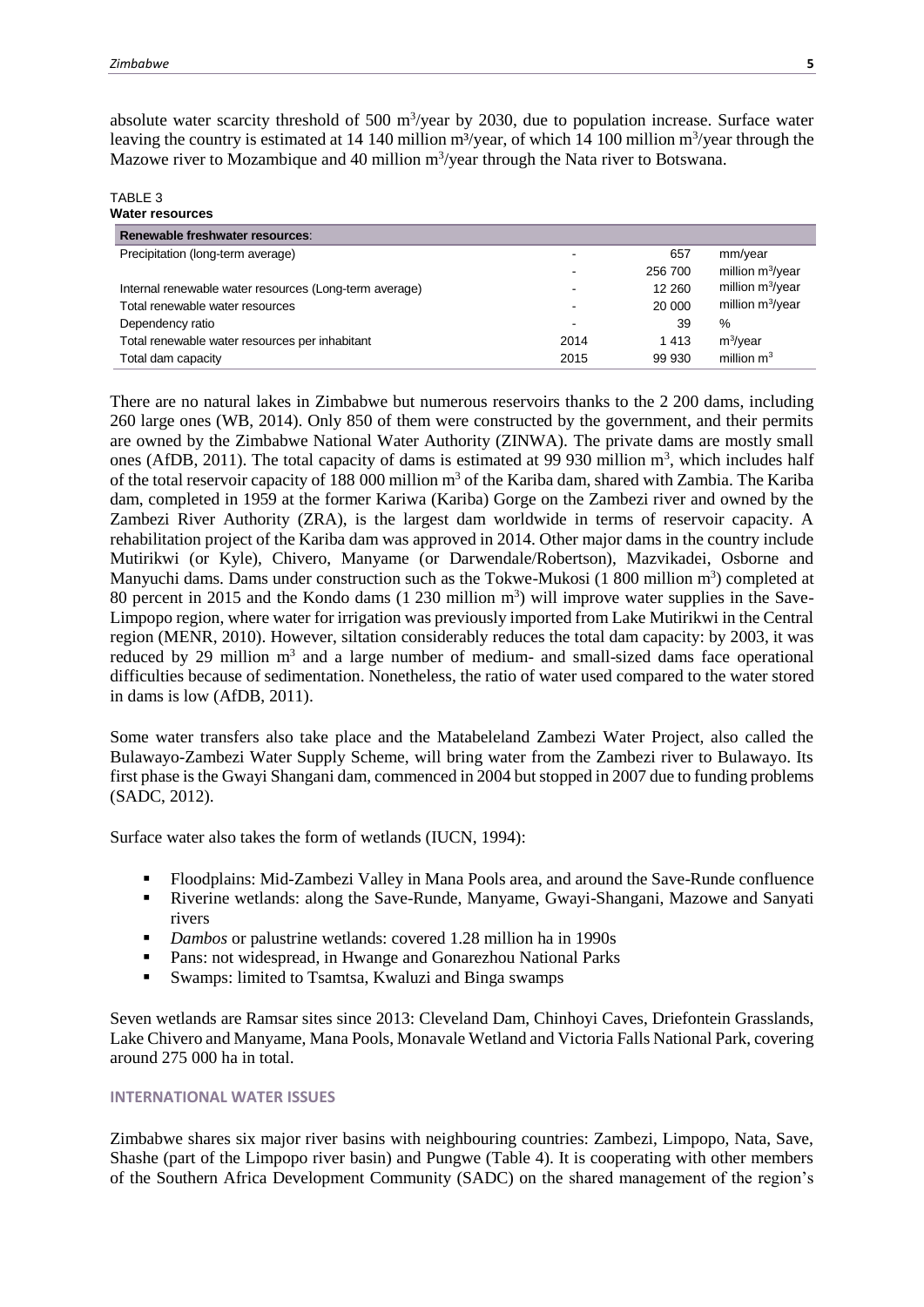river systems. The country is a signatory to the SADC's Shared Water Course Systems Protocol and its revised version, which provides the basis for the management of international rivers in the SADC region, which consists of 14 countries.

TABLE 4 **Transboundary rivers**

| <b>River name</b> | River basin area<br>(km <sup>2</sup> ) | <b>Sharing countries</b>                                                              | Joint management          |
|-------------------|----------------------------------------|---------------------------------------------------------------------------------------|---------------------------|
| Zambezi           | 1 351 365                              | Angola, Botswana, Malawi, Mozambique, Namibia, United<br>Republic of Tanzania, Zambia | ZAMCOM, ZRA               |
| Limpopo           | 401 865*                               | Botswana, South Africa, Mozambique                                                    | LIMCOM                    |
| Shashe            | 18 991                                 | <b>Botswana</b>                                                                       | Joint Technical Committee |
| Nata              | 23 000                                 | Botswana                                                                              |                           |
| Save              | 115 700                                | Mozambique                                                                            | Joint Water Commission    |
| Buzi              | 27 000                                 | Mozambique                                                                            |                           |
| Pungwe            | 31 151                                 | Mozambique                                                                            | <b>PRBC</b>               |

Zimbabwe is hosting the Zambezi Watercourse Commission (ZAMCOM), established according to the Zambezi Watercourse Commission Agreement signed in 2004 between the eight riparian countries (Table 4). More limited in scope, the Zambezi River Authority (ZRA) was established in 1987 between Zambia and Zimbabwe and is only dedicated to the management of the Kariba dam, replacing the previous Central African Power Corporation (CAPCO) of the Rhodesian governments.

Zimbabwe is also member of the Limpopo Watercourse Commission, established in 2003, together with the three other riparian countries: Botswana, South Africa and Mozambique. A Joint Water Commission with Mozambique manages both the Save and Buzi rivers and a similar Joint Technical Committee exists with Botswana for the Shashe river, part of the larger Limpopo basin, and for the Nata river. Finally the Pungwe River Basin Commission (PRBC) was formalized in 2002.

Despite the relatively scarce groundwater resources, some of aquifers are shared with neighbouring countries (Table 5). No agreement rules the sharing of these groundwater resources between the countries.

# TABLE 5

#### **Transboundary aquifers (Source: IGRAC, 2014)**

| <b>Aquifer name</b>                                | <b>Total aquifer</b><br>area ( $km^2$ ) | <b>Sharing countries</b>          |
|----------------------------------------------------|-----------------------------------------|-----------------------------------|
| Limpopo basin                                      | 19 961                                  | Mozambique, South Africa,         |
| Tuli Karoo sub-basin (or Gaborone to Shashe river) | 14 330                                  | Botswana, South Africa            |
| Nata Karoo sub-basin                               | 90 982                                  | Angola, Botswana, Namibia, Zambia |
| Eastern Kalahari Karoo basin                       | 39 603                                  | <b>Botswana</b>                   |
| Save Alluvial                                      | 11 477                                  | Mozambique                        |
| Medium Zambesi aquifer                             | 10 705                                  | Zambia                            |

#### **WATER USE**

The total water withdrawal was estimated at  $4\,205$  million  $m^3$  in 2002, with agriculture accounting for 79 percent of total water use. However there has been a significant decrease in water demand in agriculture following the introduction of the FTLRP, as well as in industry and mining due to the subsequent financial crisis. In 2007, the total volume of water allocation was estimated at 3 570 million  $m<sup>3</sup>$  (WB, 2014), including 2 930 million  $m<sup>3</sup>$  (or 82 percent) for agriculture (Table 6 and Figure 2). Actual water withdrawal is nonetheless much less than the allocated volume. In addition, since 2008 irrigation water withdrawal has declined dramatically. In all catchments, except Runde, less than 30 percent of the potential water available in reservoirs was utilized in 2010 (WB, 2014).

Some estimations consider that water withdrawal in 2010 was half the 2002 level, mainly due to a sharp decline in irrigation. These estimations used the data of  $4205$  million m<sup>3</sup> in 2002 from the AQUASTAT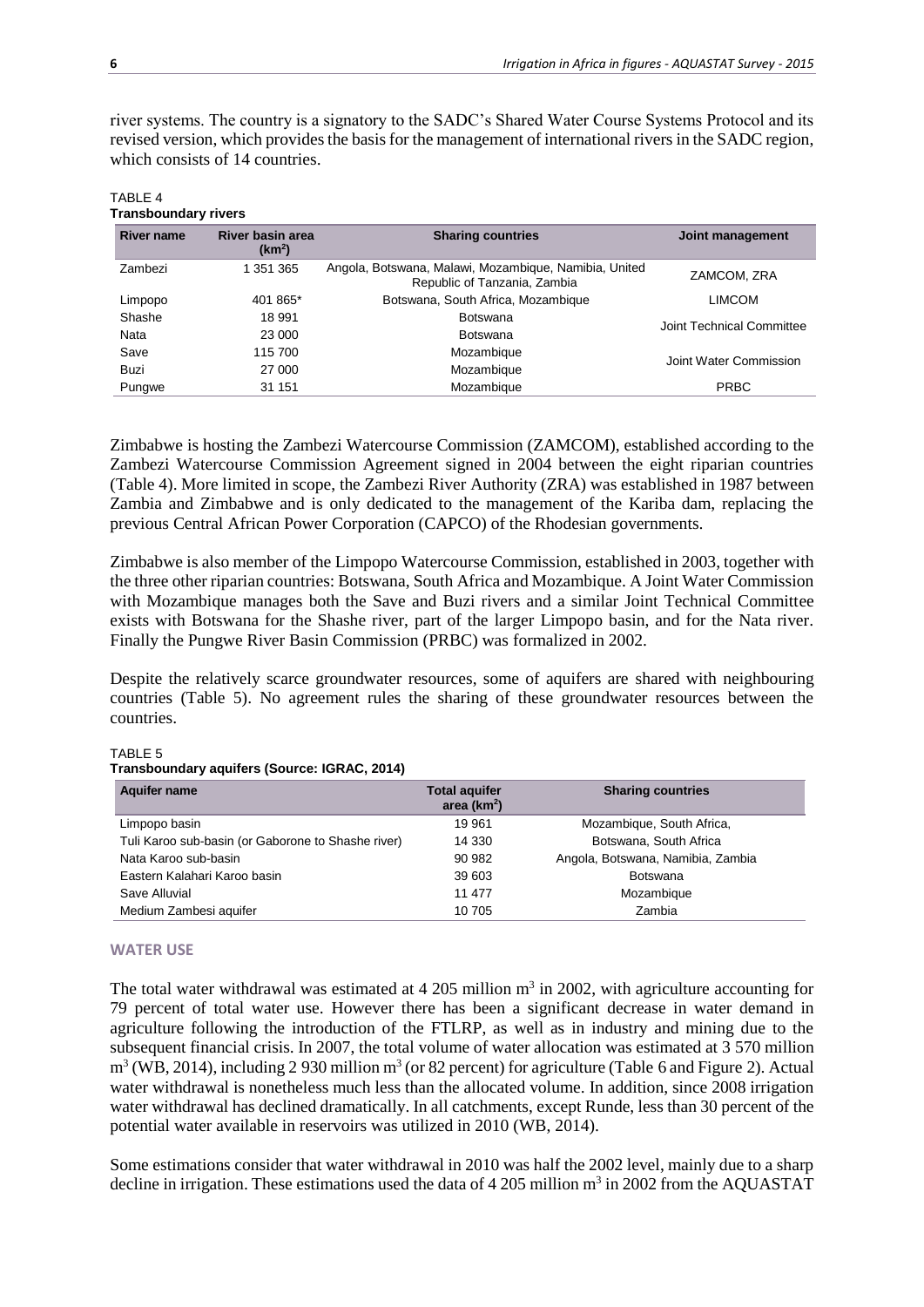database as a starting point, including  $3\,318$  million m<sup>3</sup> for agriculture, and based on that estimated that it is 2 170 million m<sup>3</sup> in 2010, including 1 660 million m<sup>3</sup> for agriculture (AfDB, 2011). In that scenario, the 2002 water use level would be recovered in 2014-2015.

Finally, national data from the ZINWA seven catchment offices declare a total water withdrawal of 887 million  $m^3$  in 2014, including 700 million  $m^3$  for agriculture. These data, however, seem to be too low estimates considering the total population and the total irrigation areas and might partly refer to water consumption rather than water withdrawal.

| TABLE 6<br>Water use                                             |      |                |                              |
|------------------------------------------------------------------|------|----------------|------------------------------|
| Water withdrawal: *                                              |      |                |                              |
| Total water withdrawal                                           | 2007 | 3570           | million $m^3$ /year          |
| Agriculture                                                      | 2007 | 2 9 3 0        | million $m^3$ /year          |
| Municipalities                                                   | 2007 | 425            | million m <sup>3</sup> /year |
| Industry<br>٠                                                    | 2007 | 215            | million $m^3$ /year          |
| Per inhabitant<br>$\bullet$                                      | 2007 | 280            | $m^3$ /year                  |
| Surface water and groundwater withdrawal (primary and secondary) | 2007 | 3570           | million $m^3$ /year          |
| As % of total renewable water resources<br>$\bullet$             | 2007 | 18             | $\%$                         |
| Non-conventional sources of water: **                            |      |                |                              |
| Produced municipal wastewater                                    | 2012 | 194            | million $m^3$ /year          |
| Treated municipal wastewater                                     | 2012 | 95             | million $m^3$ /year          |
| Direct use of treated municipal wastewater                       |      | $\blacksquare$ | million $m^3$ /year          |
| Direct use of agricultural drainage water                        |      | ۰              | million $m^3$ /year          |
| Desalinated water produced                                       |      |                | million $m^3$ /year          |

*\* The data refer to water allocated and not water withdrawal, which is less but no data available*

*\*\* Wastewater data refer to four major cities only: Harare, Bulawayo, Mutare, Gweru*

Despite the fact that groundwater resources are limited, groundwater is the main source of water for more than 70 percent of the population in particular in rural areas. It's only since the public water supply network systems have become unreliable that groundwater demand is increasing also in urban areas (WB, 2014).

Water shortage, in particular in Bulawayo, the country's second largest city, sometimes restricts industrial activity (GoZ, 2012). So use of non-conventional water is of particular importance.

#### FIGURE 2 **Water withdrawal**

Total 3 570 million m<sup>3</sup> water allocated in 2007

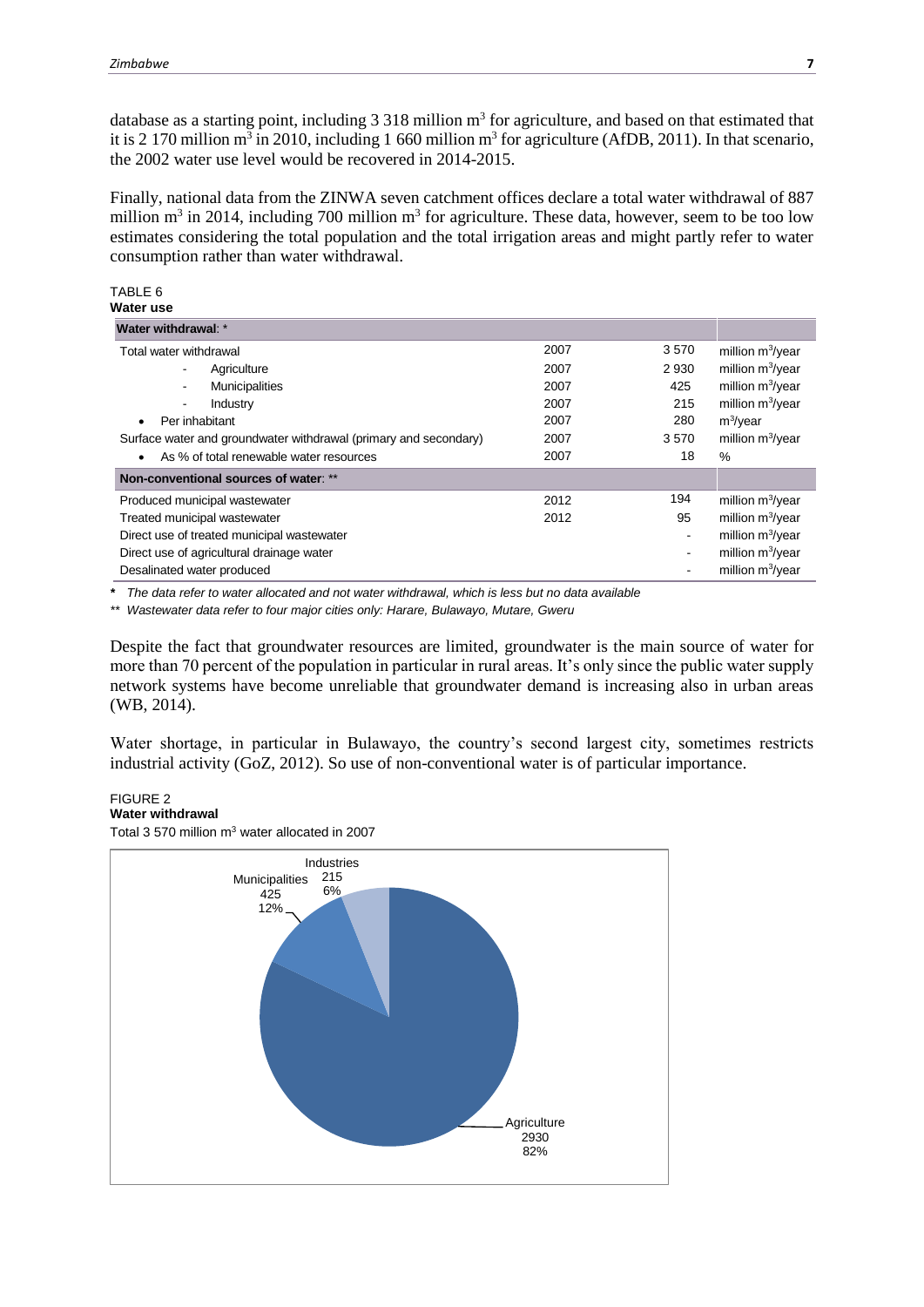Wastewater is collected to semi-centralized wastewater treatment plants using conventional sewerage infrastructure, but storm water drains directly into rivers and reservoirs. It is estimated that about 194 million m<sup>3</sup> of municipal wastewater was generated in 2012 in four major cities (Harare, Bulawayo, Mutare and Gweru) and only 95 million  $m<sup>3</sup>$  treated in the 137 existing wastewater treatment plants in Zimbabwe (UNWAIS, 2012). However, these plants are currently operating at maximum 30 percent of the capacity, hence releasing raw or partially treated wastewater into rivers. Harare's wastewater pollution is being detected some 260 km away, while Bulawayo's some 100 km downstream (WB, 2014).

Because the major cities are often upstream of the main basins and water supply is usually installed downstream the city to increase the catchment yields, untreated wastewater returning to the catchments is most probably harmful for the same cities. On the positive side, treated wastewater is a significant potential source of water close to the cities.

### **IRRIGATION AND DRAINAGE**

#### **Evolution of irrigation development**

There are traces of an ancient terraced system in Nyanga, Eastern Zimbabwe, with furrows, reservoirs and aqueducts pointing to pre-colonial irrigation techniques, as well as in the Limpopo river catchment, the Lowveld and the Drakensberg escarpment (Tempelhoff, 2009). In the 19<sup>th</sup> century, *dambo*, or *vlei*, *mbugas, and fadama* cultivation (lowlands and valley bottoms) was widespread and intensive, despite the fact that it was banned by the colonial authority in early 1900s, and cultivation the those lowlands and inland valley bottoms continues still today (Mabeza *et al.*, 2012). From 1912 onwards smallholders developed their own irrigation schemes, encouraged by missionaries, to fight famine. The Manicaland province schemes were the first ones to be developed. However, from 1928 onwards the colonial government started to assist them and soon took over the schemes' management, imposing crops and forbidding rainfed farming (Rukuni, 1988). After the 2<sup>nd</sup> World War, new irrigation schemes were developed to settle black farmers displaced from areas designated for white commercial farmers. Due to lack of involvement in management and rising costs to be paid to the government, the smallholders deserted these schemes, which became uneconomic. As a result; from 1960 to 1980 there has been almost no irrigation development for smallholder farmers, but the government invested heavily in dam construction and irrigation infrastructure for the large commercial farmers. But the 1981 and 1984 droughts decided the newly independent government to encourage irrigation and extend the benefits of irrigation to the smallholder farming sector and intensified its efforts in that direction. The trend has been to promote farmer-managed smallholder schemes, although government-managed and jointlymanaged schemes were also developed.

The irrigation potential for the country is estimated at 365 624 ha (Table 7), which takes into consideration only the available internal renewable water resources and not water from the Zambezi and Limpopo border rivers. Water is far a greater constraint than land as the overall area of soils classified as irrigable in Zimbabwe is estimated at 600 000 ha. The estimate for irrigation potential does not take into account the economic, technical or social feasibility of further irrigation development.

In 1999, it was estimated that the total equipped area under irrigation was 173 513 ha, of which 49 647 ha or 28.6 percent was equipped but not functional because the equipment was damaged during the ongoing land redistribution exercise. This left 123 866 ha as the operational area under irrigation in the country. In addition, irrigation in *dambos*, either equipped or not, was estimated between 20 000 to about 50 000 ha.

The FTLRP redistributed the previously privately-owned irrigation schemes of large commercial farms to multiple smallholder farmers, many of whom had no prior experience with irrigation (USAID, 2012). In addition to lack of training, some irrigation infrastructures have also been dismantled during the land redistribution, either by those leaving taking the equipment with them or by those arriving who did not believe initially that they would stay on the land in the long term.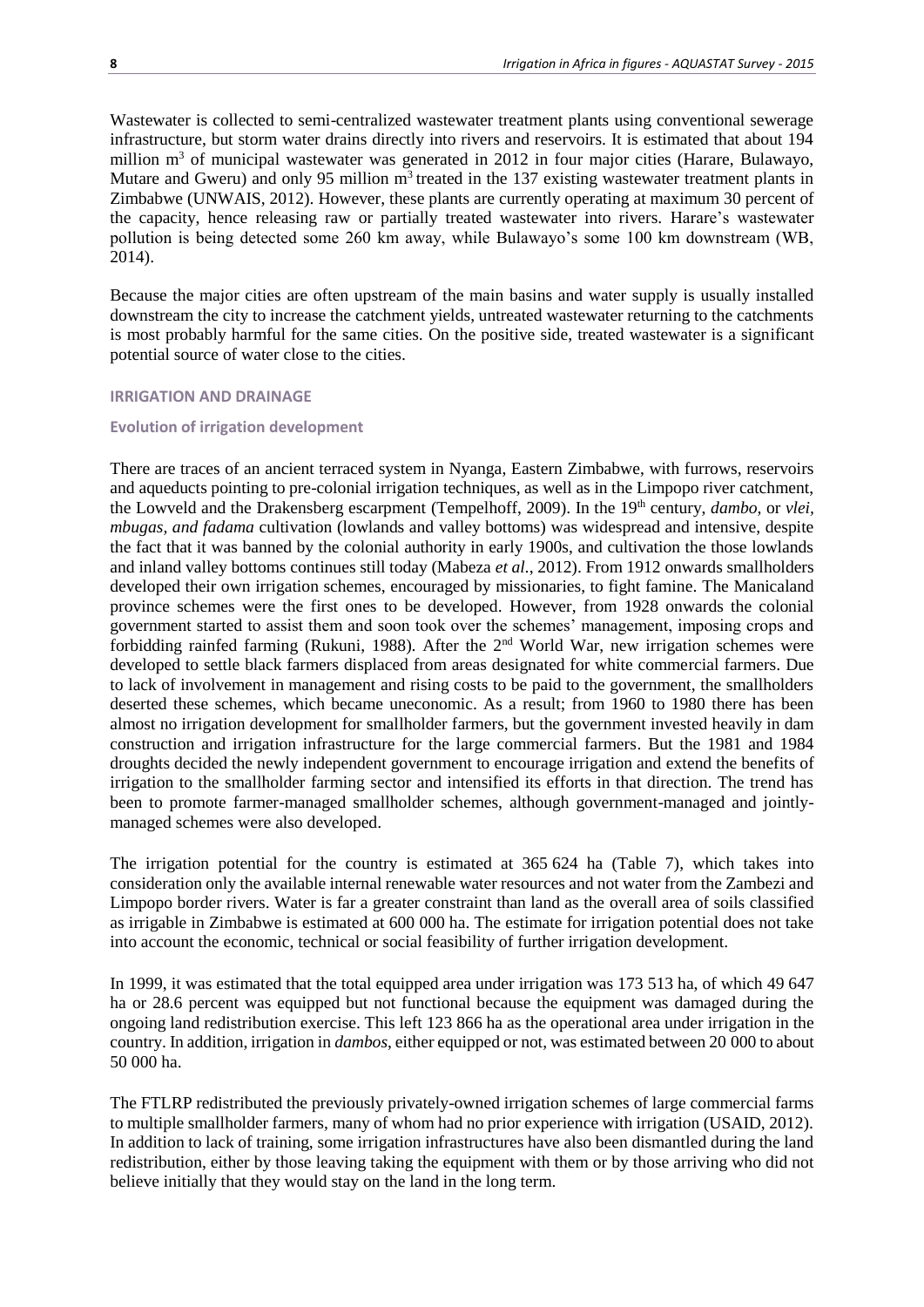#### TABLE 7 **Irrigation and drainage**

| <b>Irrigation potential</b>                                                        |      | 365 624        | ha          |
|------------------------------------------------------------------------------------|------|----------------|-------------|
| Irrigation:                                                                        |      |                |             |
| 1. Full control irrigation: equipped area                                          | 2014 | 150 000        | ha          |
| Surface irrigation                                                                 | 2014 | 26 550         | ha          |
| Sprinkler irrigation<br>$\blacksquare$                                             | 2014 | 112 500        | ha          |
| Localized irrigation<br>$\blacksquare$                                             | 2014 | 10 950         | ha          |
| Area equipped for full control irrigation actually irrigated                       |      |                | ha          |
| As % of area equipped for full control irrigation                                  |      | $\blacksquare$ | %           |
| Equipped lowlands (wetland, ivb, flood plains, mangroves)<br>2.                    | 2014 | 25 000         | ha          |
| Spate irrigation<br>3.                                                             |      |                | ha          |
| Total area equipped for irrigation (1+2+3)                                         | 2014 | 175 000        | ha          |
| As % of cultivated area<br>$\bullet$                                               | 2014 | 4.3            | %           |
| % of area irrigated from surface water                                             |      |                | %           |
| % of area irrigated from groundwater                                               |      |                | %           |
| % of area irrigated from mixed surface water and groundwater                       |      |                | %           |
| % of area irrigated from non-conventional sources of water                         | 2012 | 1.5            | %           |
| Area equipped for irrigation actually irrigated                                    |      | ä,             | ha          |
| As % of total area equipped for irrigation                                         | 2014 | < 50           | %           |
| Average increase per year<br>٠                                                     |      |                | %           |
| Power irrigated area as % of total area equipped for irrigation                    |      |                | %           |
| Non-equipped cultivated wetlands and inland valley bottoms<br>4.                   | 2014 | 15 000         | ha          |
| Non-equipped flood recession cropping area<br>5.                                   |      |                | ha          |
| Total water-managed area (1+2+3+4+5)                                               | 2014 | 190 000        | ha          |
| As % of cultivated area                                                            | 2014 | 4.6            | %           |
| Size of full control irrigation schemes:<br>Criteria:                              |      |                |             |
| Small schemes<br>< −ha                                                             |      | ۰              | ha          |
|                                                                                    |      |                |             |
| $>$ - ha and $<$ - ha<br>Medium schemes                                            |      |                | ha          |
| large schemes<br>> - ha                                                            |      |                | ha          |
| Total number of households in irrigation                                           |      |                |             |
| Irrigated crops in full control irrigation schemes:                                |      |                |             |
| Total irrigated grain production                                                   |      |                | metric tons |
| As % of total grain production                                                     |      |                | %           |
| Harvested crops:                                                                   |      |                |             |
| Total harvested irrigated cropped area                                             |      |                | ha          |
| Temporary crops: total<br>$\bullet$                                                |      |                | ha          |
| Permanent crops: total                                                             |      |                | ha          |
| Irrigated cropping intensity (on full control area actually irrigated)             |      |                | %           |
| Drainage - Environment:                                                            |      |                |             |
| Total cultivated area drained                                                      | 2002 | 46 850         | ha          |
| Non-irrigated cultivated area drained                                              |      |                | ha          |
|                                                                                    | 2002 | 46 850         | ha          |
| Area equipped for irrigation drained<br>As % of total area equipped for irrigation | 2002 | 27             | %           |
| Area salinized by irrigation                                                       |      | ÷,             | ha          |

An exact inventory of the irrigated areas, either equipped or actually irrigated, is not available. The Department of Irrigation estimates the area equipped for full control irrigation at 150 000 ha in 2014, divided between 26 550 ha surface irrigation, 112 500 ha sprinkler irrigation and 10 950 ha localized irrigation (Table 7 and Figure 3). But the equipped area that is actually functional and the actually irrigated areas seem much lower (Table 8): 38 percent of the sampled wards–administrative subdivision of districts and provinces, surveyed for the annual vulnerability assessment–with irrigation schemes had functional schemes, 30 percent had partially functional ones and 32 percent had not functional ones (FNC, 2012). In 2012, 102 000 ha were equipped for irrigation and operational (GoZ, 2013). Out of this functional area, another estimation based on satellite imagery, indicates that 51 000 ha was actually irrigated in 2012 (WB, 2014). Despite the uncertainty implied with satellite imagery and the very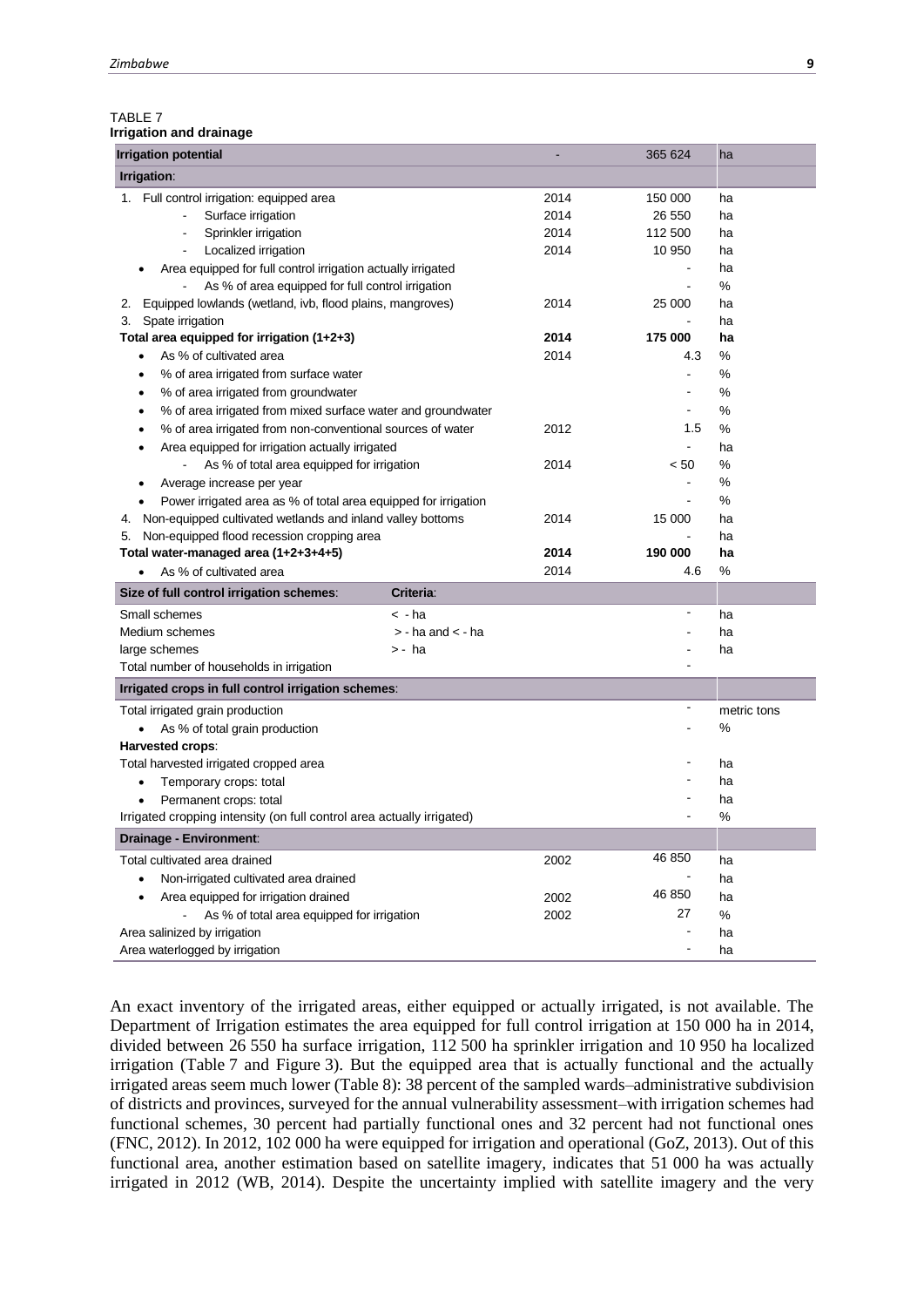punctual assessment it represents, the figure tends to confirm the low rate of actually irrigated areas. The actually irrigated area seems to be concentrated in the Save and Runde catchments: satellite image shows 40 000 ha out of the total of 51 000 ha are located in the south-east Lowveld (WB, 2014). In addition, Mashonaland West had the highest number of wardswith non-functional irrigation schemes (67 percent), and Matabeleland North the highest number (54 percent) of wards with functional irrigation schemes (FNC, 2013). In addition, equipped dambos are estimated at 25 000 ha (Table 7 and Figure 4).

# FIGURE 3 **Techniques of irrigation**



FIGURE 4 **Area equipped for irrigation distribution** Total 170 000 ha in 2014

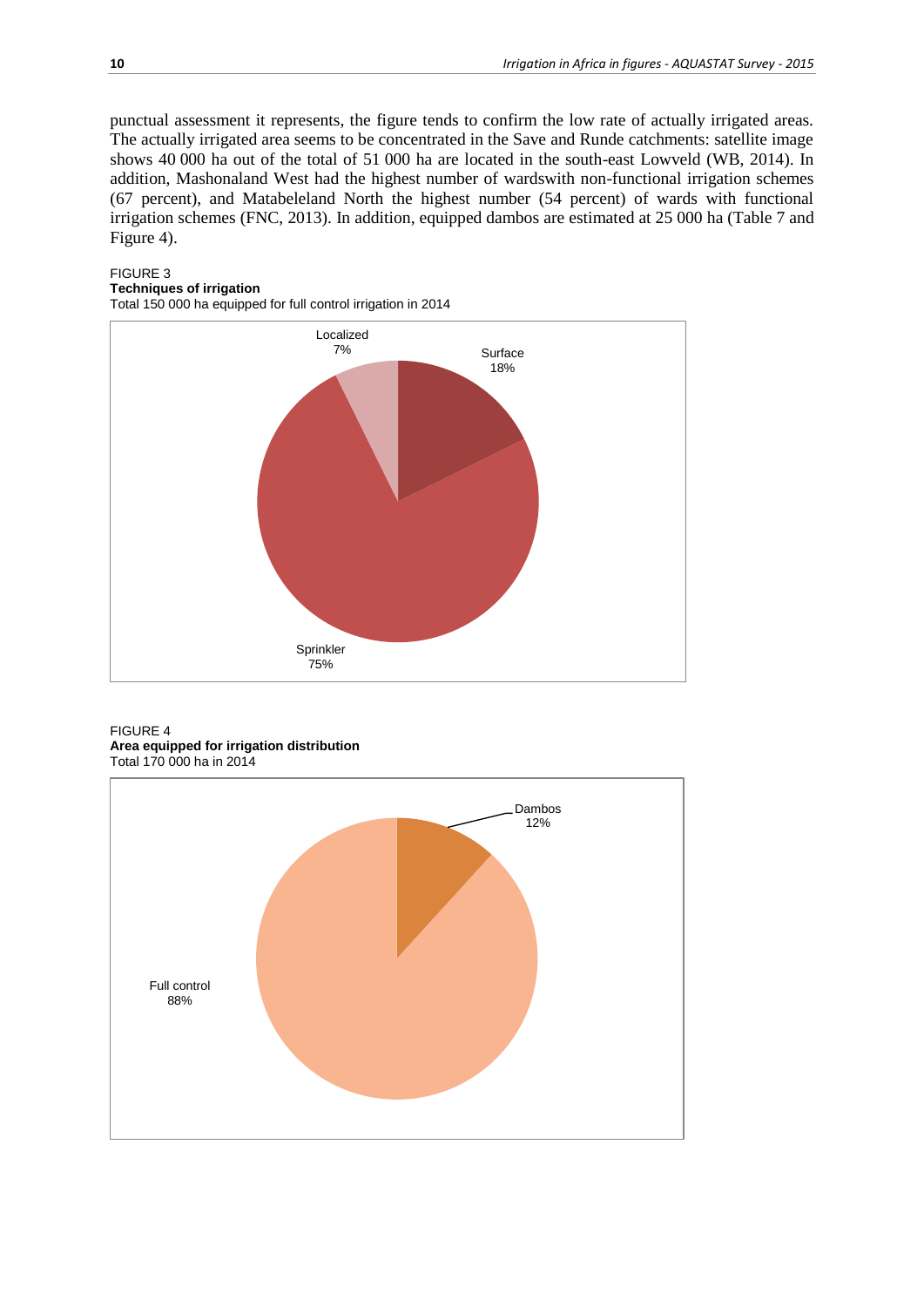The ratio of wards with functional and partly functional schemes has a positive trend with a strong increase between 2012 and 2014 (Table 8), although it's only a partial estimation as not all wards were surveyed each year. However, some of the 32 percent non-functional schemes in 2012 had been smallholder community irrigation schemes rehabilitated since 2009. Indeed, a double challenge faces the new irrigators: the rehabilitation of the irrigation infrastructure when required, as well as the difficulties associated with the management of common irrigation infrastructures through associations that are sometimes still to be established.

TABLE 8

|                                                                                                         | THEIFY A A A A A | $\n  711 11 12 13 14 15 16 17 19 19 19 19 19 19 19 19 19 19 19 19 19 19 19 19 19 19 19 <$ | $\n  5 1 1 1 2 2 3 3 4 5 6 7 8 9 9 1 1 1 1 1 1 1 1 1 1 1 1 1 1 1 1 <$ |  |
|---------------------------------------------------------------------------------------------------------|------------------|-------------------------------------------------------------------------------------------|-----------------------------------------------------------------------|--|
| Estimation of functional irrigation schemes in the Zimbabwe Vulnerability Assessment Committee (ZIMVAC) |                  |                                                                                           |                                                                       |  |
| -------                                                                                                 |                  |                                                                                           |                                                                       |  |

| $\frac{9}{6}$                          | <b>ZIMVAC 2012</b> | <b>ZIMVAC 2013</b> | <b>ZIMVAC 2014</b> |
|----------------------------------------|--------------------|--------------------|--------------------|
| <b>Functional schemes</b>              | 38                 | 40                 | 44                 |
| Partly functional schemes              | 30                 | 39                 |                    |
| Non-functional schemes                 | 32                 |                    |                    |
| Surveyed wards with irrigation schemes | 24                 |                    |                    |

Four broad categories of irrigation can be identified in the country:

- Large-scale commercial schemes: refers to land owned by private individuals or groups including estates and plantations. Before the FTLRP, all were operated by white farmers. Some "indigenous large-scale commercial schemes" have now emerged (UNESCO, 2008).
- ARDA (Agricultural and Rural Development Authority) schemes: refers to parastatals responsible for running government-owned estates and farms, and for agricultural and rural development in rural areas.
- Smallholder irrigation schemes: refers to a group of farmers irrigating together, even before the FTLRP, and sharing the same water source and main supply line. However there is individual control of irrigation and farming activities by each farmer in his/her plot.
- A1 and A2 irrigation schemes: this new kind of irrigation scheme has emerged as a result of the FTLRP, splitting the commercial schemes and increasing the area under smallholder irrigation. The A1 group of farmers irrigate small areas at times with shared infrastructure and the A2 groups are commercial irrigators. There is sometimes an overlap between A1 and A2 groups.

The extent of each of these categories is unknown after the FTLRP. However, there has been a significant decrease in the extent of large-scale commercial schemes to the benefit of the small farmers in A1 and A2 groups.

Most formal irrigation schemes in the country depend on water stored in small- and medium-sized dams. Other important water sources are boreholes/deep wells, direct river diversion, shallow wells/springs and sand abstraction systems (a technique for extracting water from sand layers in river beds through a network of perforated pipes buried in the river bed which collects water into a sump from which it is pumped).

The traditional cultivation of non-equipped wetlands or *dambos* also still exists. It is estimated that around 15 000 ha are cultivated in 2014 (Table 7).

Irrigated schemes to be operated with treated wastewater have been developed in the main cities over the last 30 years for crop and pasture (Harare/Chitungwiza/Norton, Bulawayo, Gweru, Kwekwe, Kadoma). However, these schemes are mostly not functional anymore (WB, 2014). It is estimated that in 2012 about 2 600 ha was equipped for irrigation using treated municipal wastewater (UNWAIS, 2012).

Water harvesting is another important activity in the country. In-situ techniques are the most commonly practised and are dominant in the drier regions. The most common systems are the use of infiltration pits, strip catchment tillage, earth basins and contour ridges. However, there is no data on the extent of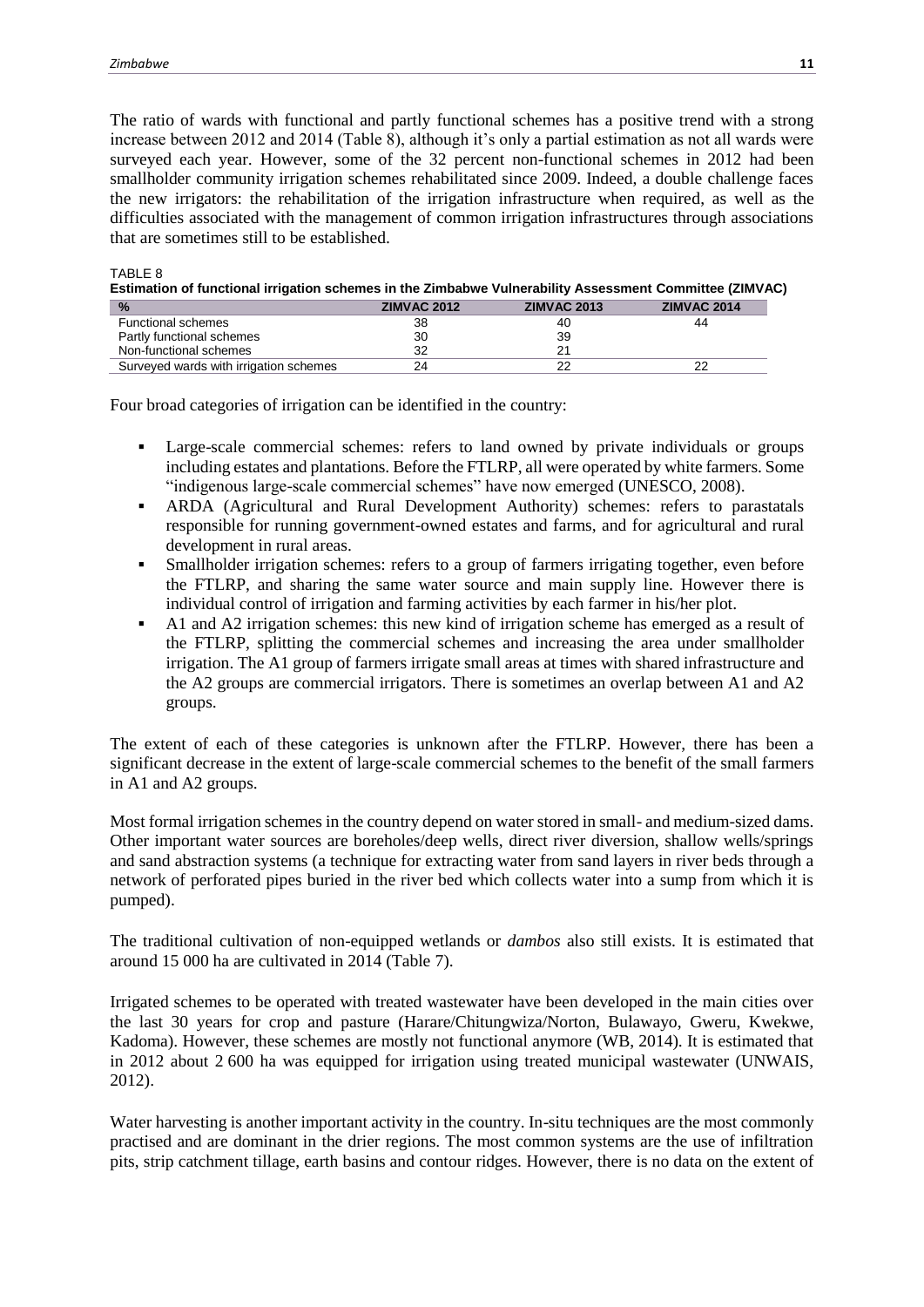its use in the country. Conservation agriculture was estimated to be practiced on 332 000 ha in 2013, representing over 8 percent of the cultivated area.

# **Role of irrigation in agricultural production, the economy and society**

The number of non-functional irrigation schemes in rural communities evidences the high dependency on rainfed cropping in rural Zimbabwe (FNC, 2013). Before the FTLRP, irrigated agriculture was a major contributor to the agricultural GDP, with almost half of the marketed crops being irrigated, although irrigation was practised on around 5 percent of the cultivated area. The major irrigated crops in the country were wheat, cotton, sugarcane, tobacco, soybeans, fruit, vegetables and maize. A recent irrigated crop calendar is not available. The latest one prepared by AQUASTAT in 2012 dates back to 1999.

All wheat and sugarcane grown in Zimbabwe is under irrigation, while 70 percent of coffee and 55 percent of tea are under irrigation. All commercial wheat produced in Zimbabwe is grown under full irrigation during winter. Traditionally grown by large-scale commercial farmers due to the high level of inputs required, the area under cultivation of wheat has decreased after the FTLRP from 37 to 70 000 ha prior 2008 to 12 000 ha in 2009 (GoZ, 2013). Yields have also decreased significantly (from 5.4 tons/ha in 2001 to only 2 tons/ha in 2009) as a result of the non-functional irrigation equipment and even more frequent electricity shortages (AFD, 2012).

Sugarcane production in Zimbabwe is well below the prior FTLRP level, with 475 000 tons in 2012/2013 and 372 000 tons in 2011/2012. The traditional sugar production estates are adapting to the land reform, for example Tongaat Hullets estate has an ongoing project that aims to allocate 15 880 ha of land to private farmers. Mkwasine estate is farmed by smallholder farmers on 8 200 ha and includes Chapiwa, a resettlement scheme. Another main sugar growing estate is Mpapa, cultivated by a group of 17 farmers with 35 ha each.

# **Women and irrigation**

Women play an important role in agriculture and it is estimated that 70 percent of smallholder farmers are women. A survey indicated that irrigation in smallholder schemes is also dominated by women, although only few are represented in their Irrigation Management Committees (IMCs) constituted by 80 percent men and 20 percent women. Women, who largely provide labour in the surveyed irrigation schemes, also look after children as well as other vulnerable groups, such as orphans and chronically ill persons. The fact that nationally 38 percent of the rural households include one member of these vulnerable groups has therefore a negative impact on the viability of these irrigation schemes (Mutambara *et al.*, 2014).

# **Status and evolution of drainage systems**

Drainage issues have received less prominence and are less documented compared to the development of new irrigation infrastructure. Drainage is seasonal in the country and the most common drainage system found is surface drainage and this is installed in both large-scale commercial and smallholder surface irrigation schemes as part of the water management system. Generally the drainage systems are made up of field drains (open canals) which collect excess irrigation water and rainfall runoff from the fields. The field drains discharge into a network of secondary drains which in turn discharge into the main (primary) drain which delivers drainage water out of the scheme.

The main problem with surface drainage systems in all irrigation schemes is the lack of proper maintenance resulting in below optimum functioning of the systems. In smallholder irrigation schemes farmers have a tendency to plant fruit trees or dump manure in the drains rendering them non- functional.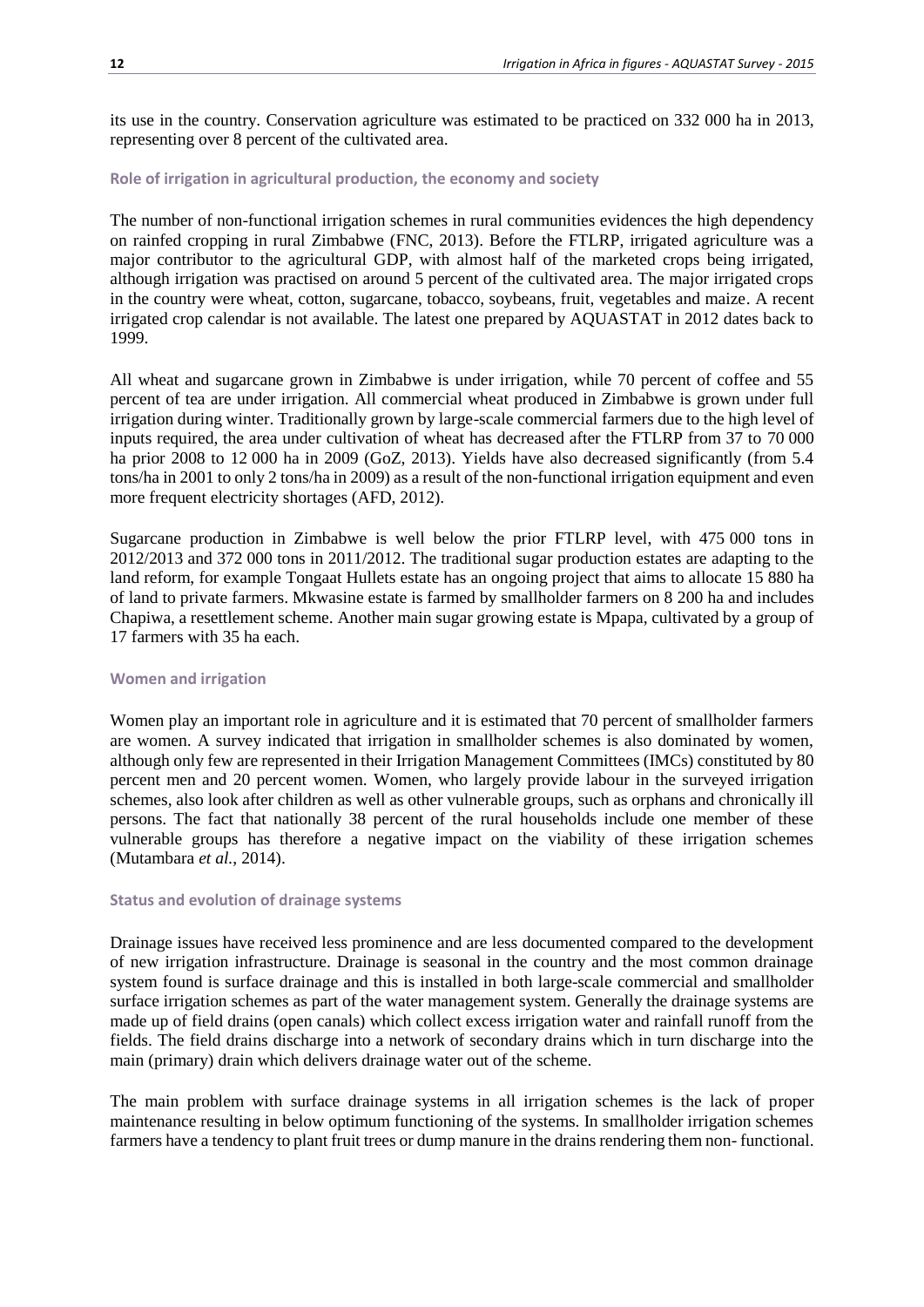# **WATER MANAGEMENT, POLICIES AND LEGISLATION RELATED TO WATER USE IN AGRICULTURE**

# **Institutions**

Two ministries are mainly involved in irrigation and water management in Zimbabwe, including their respective departments and parastatal agencies:

- The Minister of Environment, Water and Climate (MEWC), replacing the Ministry of Water Resources Development and Management (MWRDM), formulates policies for the utilization of Zimbabwe water mainly through:
	- The Department of Water Resources Planning and Management has the responsibility to plan for the development, use and protection of the country's water resources, including the design and management of the dams.
	- The Zimbabwe National Water Authority (ZINWA) is a parastatal agency working in the framework of the seven water catchments, and with their respective catchment councils. The organization plays an important role in the management of the water permit system and the operationalization of water pricing.
	- The Environmental Management Agency (EMA) controls water pollution.
- The Ministry of Agriculture, Mechanisation and Irrigation Development (MAMID) is responsible for the overall development and implementation of the government's policy on agriculture and irrigation:
	- The Department of Irrigation Development (DID) is mandated with the provision of irrigation services to the farming community to enhance agricultural production and productivity, which include planning, identification of schemes, designing, construction, operation and management of existing irrigation schemes.
	- The Department of Agricultural Technical and Extension Services (Agritex) provides technical and advisory services to farmers.
	- The Agriculture and Rural Development Authority (ARDA) is a parastatal agency responsible for the operation of government-owned irrigated estates and farms. It works closely with the DID.
	- The Zimbabwe Irrigation Technology Centre (ZITC), houses the Research, Testing and Technology Development branch of the DID.

Water supply and sanitation assets in urban areas were transferred to ZINWA in 2006 for centralized management. However, two years later they were returned to local authorities as infrastructure continued to deteriorate leading to a severe decline in services and the 2008 outbreak of cholera. The Institute of Water and Sanitation Development is a non-governmental organization providing a range of technical training for system operators with wide-ranging qualifications

# **Water management**

Although the Zimbabwe government tried to promote farmer-managed schemes as much as possible since independence, the management of the water resources prior to 1998 was still favouring the large commercial farms. The 1998 water sector reform established ZINWA and water catchment councils to enhance an integrated water resource management and stakeholders' participation. The water catchment councils are supposed to represent all stakeholders in a given catchment area. However, involvement is dominated by large water users (commercial farms, estates, mines, cities, etc.) rather than communal farmers (WaterNet, 2005). Hence, water governance remains one of the challenges of the sector (GoZ, 2012).

The FTLRP had a significant impact on water and irrigation management, in particular through the resulting four land tenure systems: i) communal, ii) A1, iii) A2 and iv) estates (SADC, 2012). For example, ZINWA has taken over permits of dams from the former commercial farms to ensure they are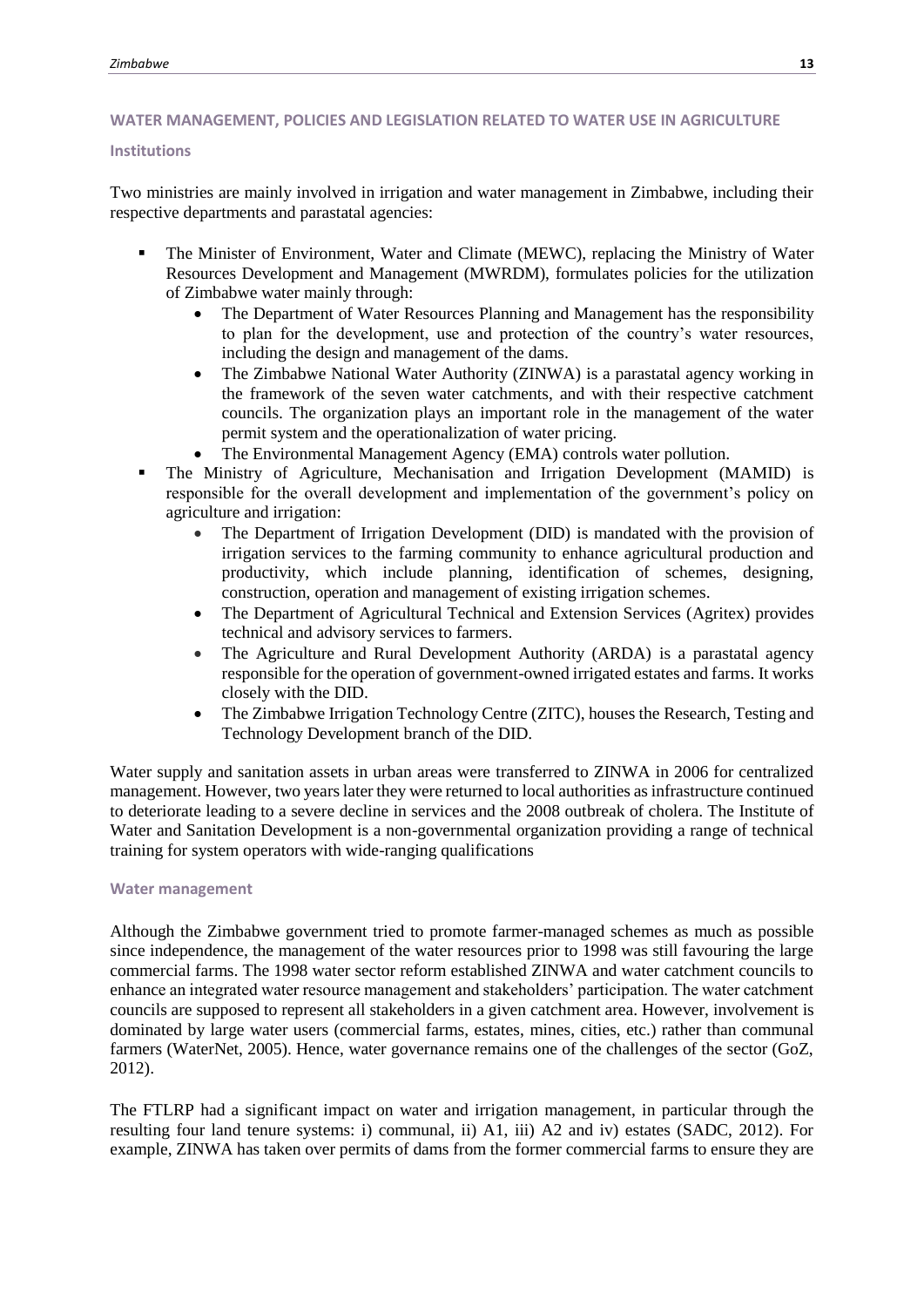maintained (WB, 2014). It also disrupted the local institutions and management entities, resulting in a lack of management at local level such as irrigation schemes boards (AFD, 2012).

In terms of irrigation management, the remaining large-scale commercial schemes including estates and plantations are managed and run by their private owners. ARDA is responsible for managing the schemes under its jurisdiction on behalf of the government.

Within the smallholder irrigation schemes, three broad types of management can be found:

- Government-managed schemes: they are developed and maintained by the government; refers to about 32 percent of the schemes;
- Farmer-managed schemes: they are developed by the government but owned and managed by the farmers with no external assistance; refers to about 50 percent of the schemes;
- Jointly-managed schemes: the farmers and the government share the financial responsibility for operation and maintenance; refers to about 18 percent of the schemes.

In terms of hectares the government is still managing a larger area given that most farmer-managed schemes tend to be small.

In smallholder irrigation schemes, Irrigation Management Committees (IMCs) have been established to help encourage farmer management. However, the IMCs have no legal standing and their effectiveness varies from scheme to scheme.

Regarding groundwater management, changes were introduced in 2012 with the compulsory registration of borehole owners, drilling companies and water bottling to the water catchment councils, as well as the request of permit for drilling a borehole (GoZ, 2012).

# **Finances**

Large-scale commercial irrigators used to source funding for irrigation development privately, while funding for irrigation development for ARDA, smallholder irrigation schemes and dam construction by ZINWA has been traditionally provided by the government. Since the economic crisis, ZINWA funded rehabilitation for few smallholders irrigation schemes (Mutambara *et al.*, 2014). However, irrigation is directly affected by a steep decline in infrastructure funding (AFD, 2012).

ARDA, smallholder farmer-managed schemes and formerly large-scale commercial farmers pay for their operations and maintenance (O&M) costs. On government-managed schemes, farmers pay the annual maintenance fee to the DID and ZINWA for irrigation water. Billing is based either on the volume used or the area irrigated. Irrigation schemes are being supplied with water on the basis of water agreements with ZINWA.

After years without proper budget, in 2011, the government public expenditure for irrigation development raised to almost 12 million US\$. The *Zimbabwe's Agriculture Investment Plan (ZAIP)*  2013-2017 dedicates the  $2<sup>nd</sup>$  largest proportion of its budget (22.5 percent) to sustainable land management and irrigation, ie 1 billion US\$ including the rehabilitation of the irrigation infrastructure and its adaptation to smallholders irrigation (GoZ, 2013).

# **Policies and legislation**

The first post-independence legislation for the water sector, which still is the main one, is the *1998 Water Act*, which repealed the colonial *1976 Water Act* and even before the *1927 Water Act*. The *1976 Water Act* established perpetual water rights (attached to land), the priority date system of reallocation if water shortages happen and limited stakeholder participation (UNESCO, 2008). But the devastating 1991-92 drought evidenced the need for change, so a Water Resources Management Strategy was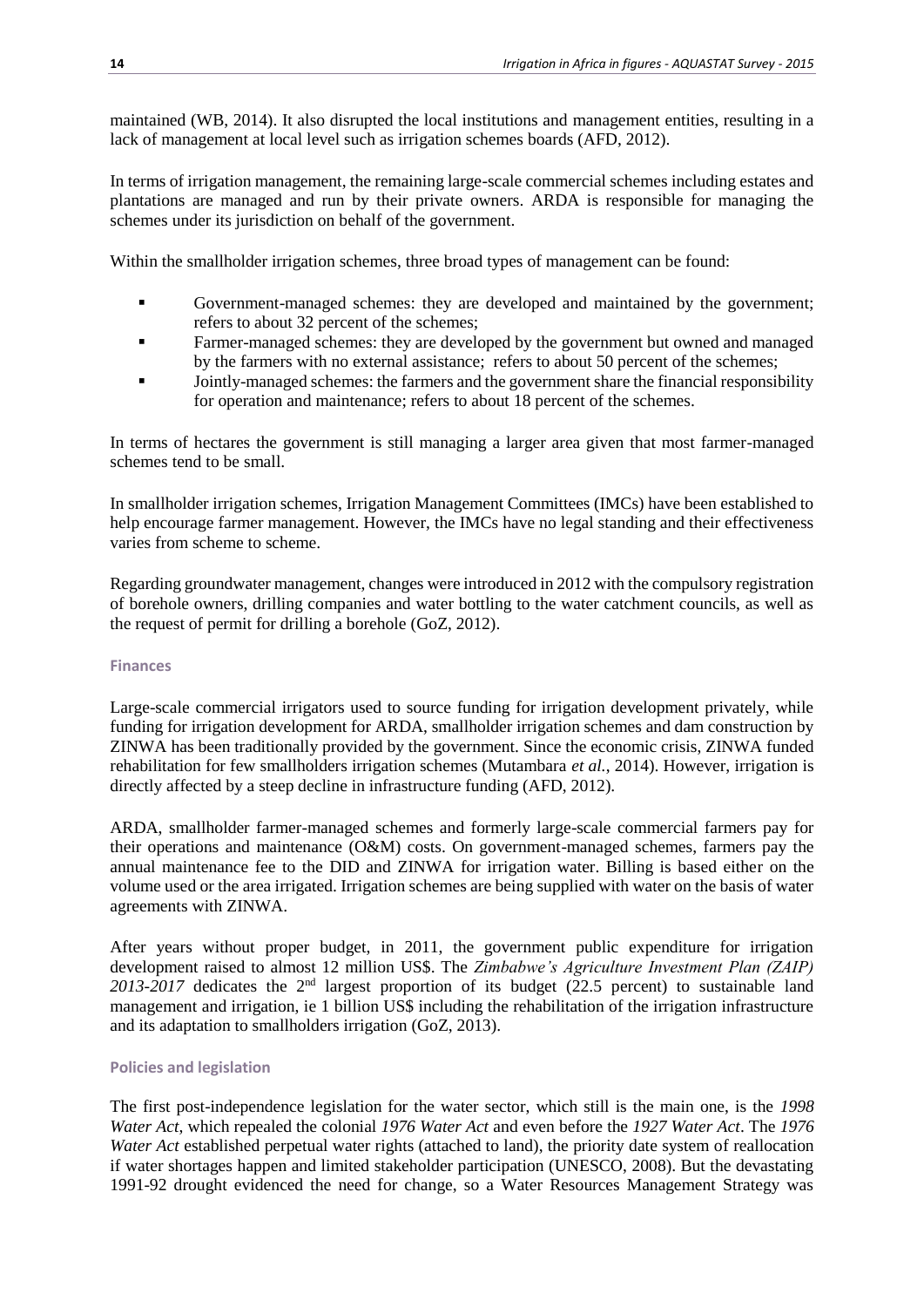initiated in 1995. As a result, the *1998 Water Act* widely reformed the sector with time limited water permits allocated by the newly established catchments councils involving all stakeholders, allocation of water for the environment and both the user-pays and polluter-pays principles. Complementary to the 1998 Water Act, the *2000 Zimbabwe National Water Authority Acts* became operational with the establishment of the parastatal agency ZINWA. More in general on natural resources, the *2002 Environmental Management Act* and its complement the *2003 Environmental Management Agency Act* (EMA) widen the planning and protection scope to all natural resources by requesting environmental impact assessment before undertaking any activity, including irrigation development. It also forbids the cultivation of wetlands and stream banks. In addition, the *1987 Zambezi River Authority Act* (ZRA) established the management entity of the Kariba dam to replace the previous colonial CAPCO. A last legislation, the *2000 Land Acquisition Act* initiating the FTLRP has a strong impact on irrigation by empowering the government to compulsorily acquire any land, in particular commercial farms, for resettlement purposes once split into smaller plots.

The *National Water Policy* and the *National Water Pricing Policy and Strategy* were prepared in 2000. But despite several attempts to formulate an irrigation policy, none was ever endorsed by the government. MEWC is currently reviewing a water policy, in particular regarding water quality and protection, and DID is drafting an irrigation policy (WB, 2014) and a comprehensive irrigation development master plan (MEPIP, 2011).

Some water resources and irrigation objectives were set in the *Zimbabwe's Agricultural Policy Framework 1995-2020*. However, following the changes in the agriculture sector lead by the FTLRP this framework is not valid anymore. The *Zimbabwe's Agricultural Investment Plan 2013-2017* (ZAIP) aims to redesign and rehabilitate irrigation infrastructure so that the total equipped area of 175 000 ha could be under irrigation in 2016 (GoZ, 2013). The *Medium Term Plan* (MTP) 2011-2015 focuses on rehabilitation of existing irrigation infrastructures and completion of projects to "increase and stabilize the agricultural production" (MEPIP, 2011).

#### **ENVIRONMENT AND HEALTH**

Water access and quality are the main challenges faced by the water sector in Zimbabwe, in addition to water governance as previously mentioned.

#### **Water access**

The frequent and periodic droughts have resulted in serious water shortages in both the rural and urban areas. But other factors also explain water shortages:

- In urban areas, following the disrupted services of water supply systems, there is a rapid increase in groundwater use for domestic purposes, including in Harare. As a result, some boreholes are drying out (GoZ, 2012).
- In former commercial farms, where resettlement occurred, common infrastructures, such as boreholes, have not always been maintained. In these cases, increased demand on local rivers sometimes lead to drying up of these rivers.
- In the late 1990s and early 2000s, before the irrigation decline, abstraction for agriculture resulted in low flows in many of Zimbabwe's rivers, including the Save and Limpopo rivers, which run dry periodically (USAID, 2012).

Erosion also impacts water access as a result of the reduction in storage implied by siltation of dams. Erosion originates from overgrazing, expansion of crop cultivation, deforestation, veld fires and poor soil structures. It is estimated that 10 percent of the soils in Zimbabwe are under high risk of erosion due to the nature of soils, which are sodic (EMA, 2014a). Soil erosion also threatens water quality.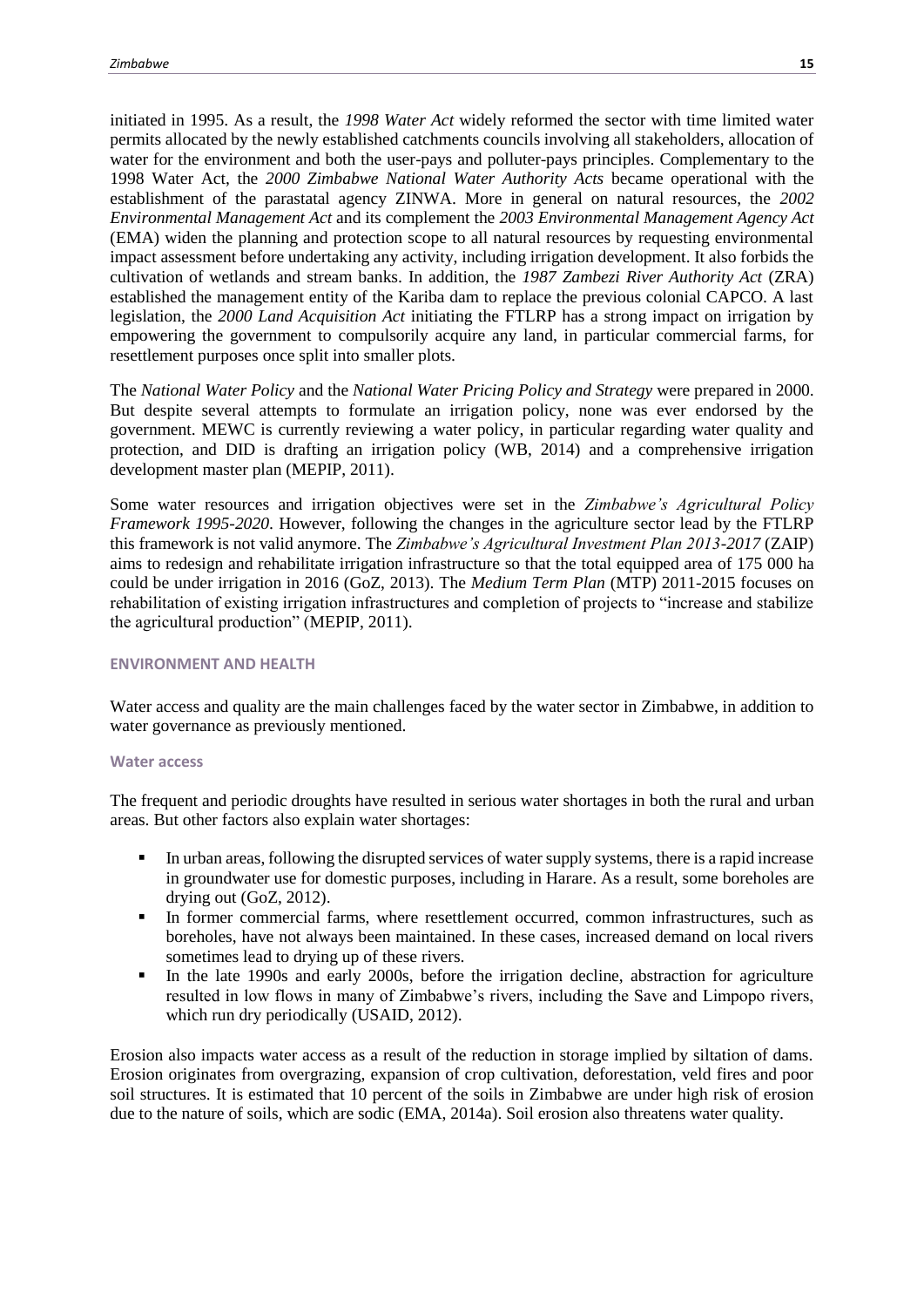# **Water quality**

Most surface water and groundwater are polluted, limiting the availability of safe water. The contamination of water has various sources, including agricultural activity, discharge of raw municipal sewerage into public streams, as well as industrial activity.

Before the FTLRP, there was a general increase in the use of agrochemicals in the country due to the intensification of crop production. This is however on hold since 2000 with the decline of agricultural production. The decline of maintenance of sewage systems intensified the volume of untreated wastewater discharged into rivers and reservoirs. Food processing, chemical, pulp and paper industries were identified as the major polluters. Despite the fact that most industries treat their effluents, several large- and medium-sized industries do not have adequate treatment facilities (GoZ, 2012). Industries discharge their treated or untreated wastewater into storm drains flowing directly into streams (UNWAIS, 2010).

The most recent concern for water pollution are the illegal artisanal mining activities, which expanded widely since 2000 with around one million persons practising gold panning along the country's rivers (USAID, 2012). Miners not only clear trees to install camps, destroy stream-bank by digging pits in riverbed and divert river to access minerals in riverbeds, they also discharge toxic chemicals, in particular cyanide and mercury, into rivers. The latter ones contaminate the fish consumed by the population, affecting brain development in children and mental functioning in adults (WB, 2014). Mining also spreads minerals from the soil into rivers. As a result, the fish in Lake Kariba, the largest fishing area of the country, contains high concentration of lead and cadmium. The Yellow Jacket river in Mashonaland Central is "dead" due to heavy pollution from the Iron Duke mine, despite the fact that the mine closed in 2009. Until now, its water is unsuitable for domestic and agricultural uses (EMA, 2014b).

Impacts of water pollution have also resulted in increased eutrophication of water bodies, loss of aquatic biodiversity, proliferation of aquatic invasive alien species in water bodies, such as water hyacinth as a result of excessive eutrophication, increased incidences of water borne diseases including diarrhoea and typhoid, as well as cholera such as in 2008 (GoZ, 2012).

# **FTLRP impacts**

Migration and resettlement resulting from the FTLRP have decreased pressure on the most densely populated agricultural zones of the country since 2000. However, the subsequent economic and food crisis created a wave of uncontrolled harvesting of natural resources as rural poor turned to hunting wildlife, harvesting firewood and panning gold. Pressure will remain as long as the high poverty rate continues. In addition, newly resettled and often inexperienced famers practice unsustainable and inappropriate farming by clearing forests causing erosion, which will limit crop productivity and threaten water supplies stored in reservoirs (USAID, 2012).

#### **Wetlands**

Wetlands, floodplains and river banks, providing a natural buffer against flood and water pollution as well as acting as groundwater recharge zone, are degraded across most of the country. They have been put under cultivation by farmers attracted by their moisture and relatively fertile soils.

# **PROSPECTS FOR AGRICULTURAL WATER MANAGEMENT**

Despite the government's will since independence to extend the smallholder irrigation sector, up to the FTLRP irrigation was mostly practiced by large commercial farms. After the split of the large commercial irrigated farms, challenges faced by the newly resettled farmers to increase the areas equipped for irrigation that are actually irrigated include the need to: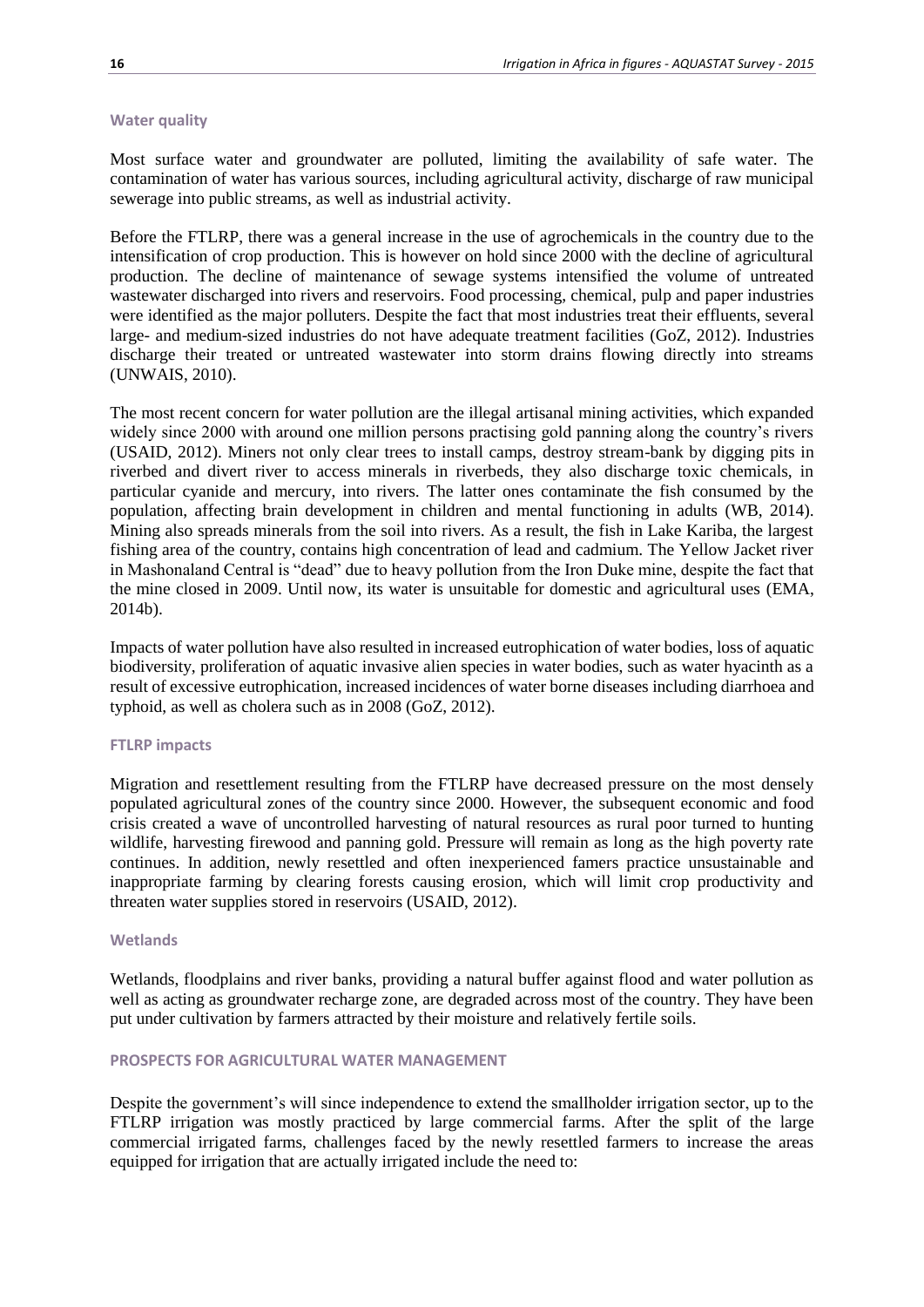- rehabilitate the irrigation schemes and, in some cases, convert them from single-user systems to multi-users systems
- be trained in irrigation management for a more efficient and sustainable irrigated agriculture
- rebuild and/or create the institutional capacity for IMCs to organize the use of common irrigation infrastructure

The need for a national irrigation master plan or irrigation policy and strategy is urgent to be able to organize potential and new irrigators, as well as to prioritize rehabilitation of as many non-functional irrigation schemes as possible before they are completely destroyed. Such irrigation strategy should also include a clear policy on *dambo* cultivation in order to both promote their sustainable use and restrict the extent of their cultivation to ensure environmental protection.

Once the area equipped for irrigation is made functional again, the limiting factors for further development will be water availability and capital. Two next steps, which could further enable the expansion of irrigation, are: (i) full utilization of the water available in state dams; it is estimated that between 6 000 ha (GoZ, 2013) to 9 000 ha could be irrigated with the water remaining in the existing reservoirs; (ii) rehabilitation of the schemes dedicated to using treated wastewater. Finally, with larger funding requirements, about 30 000 hectares could be developed to add on to existing irrigation schemes in the communal areas, and another 30 000 hectares of irrigated land could arise from the construction of major dams (FAO *et al.*, 2004), such as the recently completed Tokwe-Mukosi dam. By 2020, an additional 6 million  $m<sup>3</sup>$  of dam capacity is required to match the water demand (AfDB, 2011).

# **MAIN SOURCES OF INFORMATION**

**AFD.** 2012. *Zimbabwe's agricultural reconstruction: Present state, ongoing projects and prospects for reinvestment*. Agence Française de Développement, Paris.

**AfDB.** 2011. *Infrastructure and growth in Zimbabwe. An action plan for sustained strong economic growth.*  African Development Bank, Tunis.

**EMA**, 2014a. *What is land degradation?* Environmental Management Agency, Harare.

**EMA**. 2014b. *Dead rivers, myth or reality?* Environmental Management Agency, Harare.

**FAO, NEPAD, GoZ.** 2004. Support to NEPAD-CAADP implementation. Rehabilitation of smallholder irrigation schemes. Volume I of VII. Food and Agriculture Organization of the United Nations, New Partnership forvAfrica's Development, Government of Zimbabwe.

**FAOSTAT**. 2015. *FAOSTAT database*. Food and Agriculture Organization of the United Nations. Rome

**FNC**. 2012. Zimbabwe Vulnerability Assessment Committee (ZIMVAC) 2012. Food and Nutrition Council, Harare.

**FNC**. 2013. Zimbabwe Vulnerability Assessment Committee (ZIMVAC) 2013. Food and Nutrition Council, Harare.

**IUCN.** 1994. *Wetlands ecology and priorities for conservation in Zimbabwe*. Proceedings of a seminar on wetland ecology and priorities for conservation in Zimbabwe, Harare, 13-15 January 1992. International Union for Conservation of Nature.

**GoZ**, 2012. *The Future we want*. Report to the United Nations Conference on Sustainable Development 2012 Rio +20. Government of Zimbabwe.

**GoZ**. 2013. *Zimbabwe Agricultural Investment Plan (ZAIP 2013-2017). A comprehensive framework for the development of Zimbabwe's agriculture sector.* Government of Zimbabwe.

**JMP**. 2015. *Progress on drinking water and sanitation – 2014 update*. WHO/UNICEF Joint Monitoring Programme for Water Supply and Sanitation.